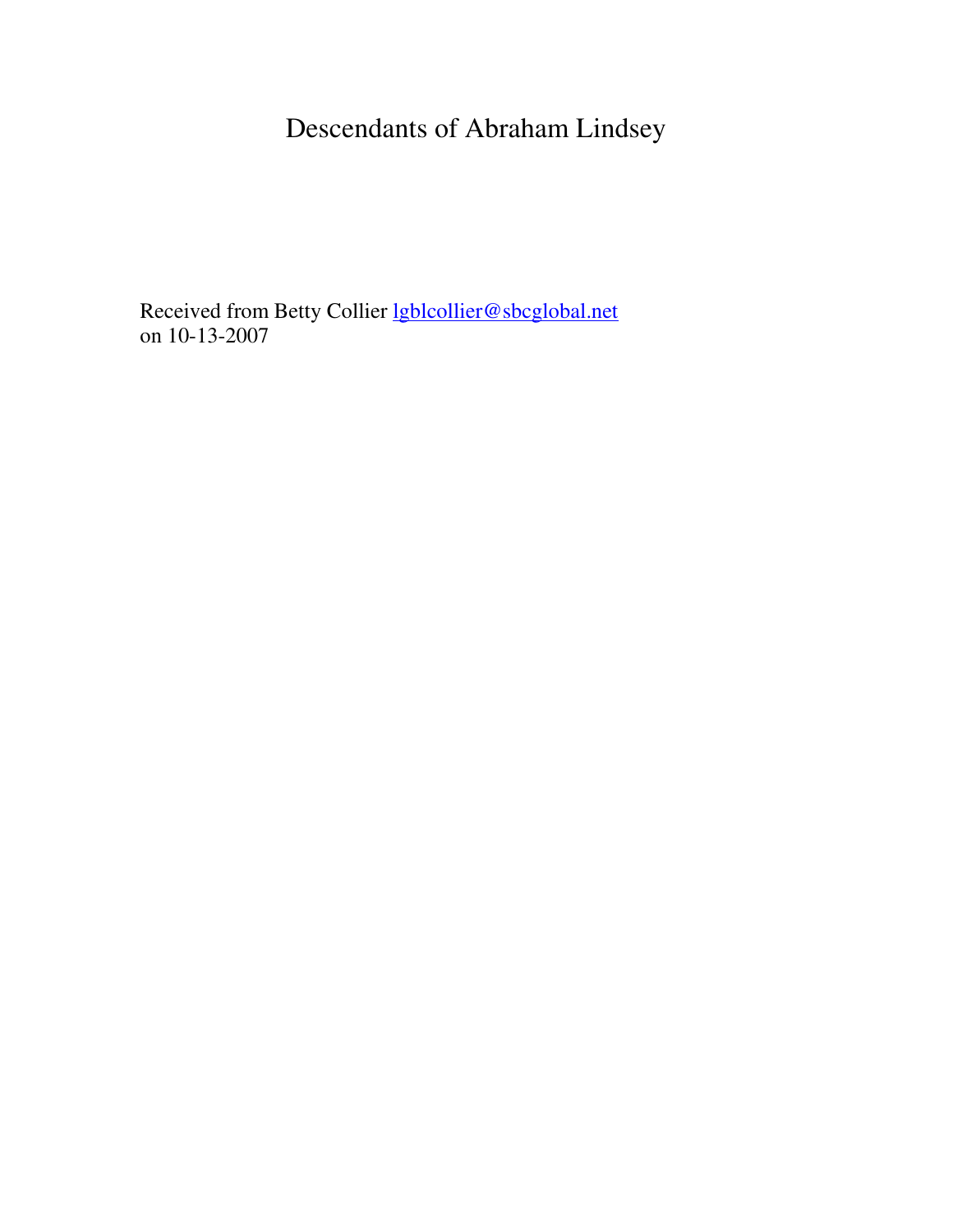# *Descendants of Abraham Lindsey*

*Generation No. 1*

1. ABRAHAM<sup>1</sup> LINDSEY was born Abt. 1723 in Probably Maryland, and died Abt. 1794 in Probably Newberry County, SC. He married WIFE OF ABRAHAM LINDSEY. She was born Abt. 1730.

Notes for ABRAHAM LINDSEY:

The information for Abraham is from the research of Susan Grabek and William Thorndale. To Susan, my deepest gratitude for all your hard work and your willingness to share.

Abraham 'might' have been the son of Edmund Lindsey b 1697 who was married 1725 to Elizabeth Beasley in Cecil County, Maryland and moved to Frederick County, Virginia in 1733.

1744: Abraham Lindsey in Fairfax, Virginia voted in the House of Burgesses election for Captain Lawrence Washington. From 'Gleanings of Virginia History' by William Fletcher Bougher. As only land owners could vote, it is thought Abraham's land was the 76 acre tract on Goose Creek in Fairfax County, for which he received a grant in 1745. This record is in Virginia Northern Neck Grant Book F., page 226.

Abraham Lindsay of Fairfax Co. 76 A. in said Co.Surv. Mr. William West.Adj. Col. Landon Carter, on Goose Cr., Jacob Binks. 10 July 1745

1760: Abraham Lindsey was a witness for the sale of some land on the Long Marsh between Edmond Lindsey Sr., and Edmond Lindsey Jr.

1761: Abraham Lindsey was a member of the Frederick County, Virginia militia: From Lloyd DeWitt Bockstruck's 'Virginia Colonial Soldiers', page 352;

'At a Court Martial held 10 October 1761': From Captain Thomas Speak's company: The following fines were levied: ... Fined 10 shs for missing 1 private muster: .... Isaac Lindsey ... Abraham Lindsey. 1763: From Loudoun County, Virginia Deed Book 'D' 1763-1765, pages 3-5:

25th and 26th July, 1763 - Abraham Lindsey, of the County of Craven, Province of South Carolina sells to John Neavell, of the County of Frederick, Colony of Virginia, for [Lease 5 shill-Release £50] a certain tract of land in Loudon County, on the Northwest side of Goose Creek, on a branch called Tuacarora, alias Sicotin's Branch, containing 134 acres of land, etc.... Witnesses: James Lindsey, Joseph Pierce, John Lindsey, Jr. proved and recorded 11 1763.

Note: Craven County South Carolina in 1763 included the area that later would be come Laurens and Newberry Counties.

According to the bill of sale from James Steen made to Abraham's son, John Lindsey, we know Abraham lived in the Enoree Settlement of Berkeley County South Carolina - which was to become Newberry County.

1771: The Hite-Fairfax lawsuit shows Abraham's name as one of the LONG MARSH Lindsey family as follows: Abraham Lindsey, 850 acres surveyed 6 December 1735. Survey numbers 10, 11.

He may have moved to Wilkes County, Georgia as there are records showing an Abraham Lindsey in this county with a son named Edmond. Probably he died in the Enoree Settlement of South Carolina.

Notes for WIFE OF ABRAHAM LINDSEY: Her name may have been Hannah.

#### Children of ABRAHAM LINDSEY and WIFE LINDSEY are:

2. i. JOHN<sup>2</sup> LINDSEY, b. Abt. 1749, Probably Virginia; d. 1810, Maury County, TN.

3. ii. EZEKIEL LINDSEY, b. Aft. 1749, Virginia; d. 1784, Abbeville District, South Carolina.

iii. EDMUND LINDSEY.

Notes for EDMUND LINDSEY:

There are records for a man of this name in Maury County, Tennessee as well as some census records. But nothing more is known about him and his family. This needs research.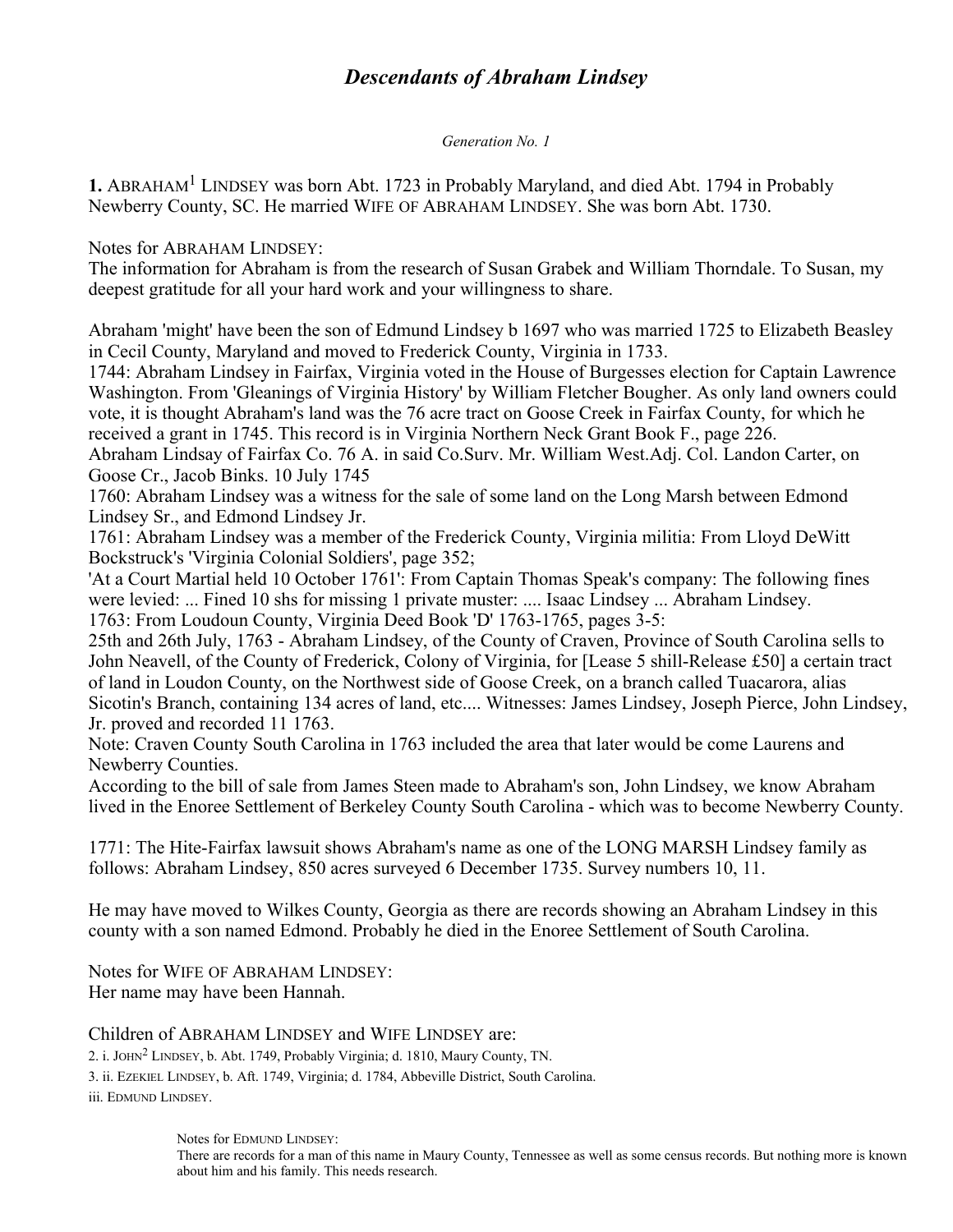#### *Generation No. 2*

2. JOHN<sup>2</sup> LINDSEY *(ABRAHAM<sup>1</sup>)* was born Abt. 1749 in Probably Virginia, and died 1810 in Maury County, TN. He married (1) MARY UNKNOWN. She was born Abt. 1750, and probably died Abt. 1823 in ?Lauderdale County, AL?.

Notes for JOHN LINDSEY:

From Laurens County, South Carolina Deed Book A page 294: 607 December 1774, James Steen and his wife, Elener, sold 300 acres on the south bank of the Enoree River to John Lindsey, the son of Abraham Lindsey of Enoree settlement, Berkeley County, South Carolina. Deed recorded in Secretary State Office Grant Bk CCC page 365 and in Auditor's Book Q-N5 page 145 on 14 October 1768 to James Steen. Wit: Peter Brooks, William Moore, John Steen.:"

\*\*It is presumed this John Lindsey was specifically noted to be the son of Abraham to separate him from the several John Lindsey's who were in the area at this time.\*\*

1790 Census Laurens County South Carolina:

Capt. John Lindsey: has 5 males under age 16 and 2 males over 15. Also 3 females. This fits exactly for John Lindsey with himself and his 6 sons, 2 daughters and wife, Mary.

12 May 1791, John Lindsey and wife, Mary of Laurens County, SC sold five contiguous tracts on the south side of the Enoree River to Thomas Holden, also of Laurens County. The acreage included half of the tract John had purchased from James Steen in 1774. Recorded 6 August 1793 in Laurens County deed book E, page 16. These tracts adjoined the 'widow Lindsey". \*\*This person is presumed to be Elizabeth Lindsey who is shown living near John and his family in the 1790 census, with her 3 sons, Ezekiel, Edmond and Isaac B. Lindsey. Her husband was Ezekiel Sr. Lindsey.\*\*

Franklin County Deed Book K, pages 11b-12. Deed dated 31 October 1791 from William Queen Sr., to John Lindsey in cons. £100., conveys 287 1/2 acres in Franklin County on North Fork Oconee River, granted to said Queen, adj. land surveyed for Isaac Fuller, signed 'William Queen [x]'. Wit:J. Barnett, Henry Hamilton, John Lafferty ---Espy JP.

Same Book, page 176: Deed dated GA 22 December 1792, from John Webb of Washington County, Georgia to John Barnett of Franklin County in cons. of £50 conveys 287 1/2 acres in Franklin County, granted to James Stewart and conveyed to said Webb by John Stewart, attorney for said James Stewart, 22 November 1785. Wit: John Lindsey, H. Hamilton, Benja. Parr.

Deeds of Franklin Co., GA 1784-1826, page 152: Deed dated 5 November 1792, recorded 4 October 1793, from John Lindsey and wife Mary to John Lafferty, all of Franklin County. In cons. of £50 conveys 143 3/4 acres in Franklin County being one half of one bounty of 287 1/2 acres granted to William Queen 26 February, 1785 on the North Fork of the Oconee River. Adj. Isaac Fuller. Wit: Arthur Patton, Jacob Lindsey, Thomes Espy, J. P.

Jackson County, Georgia Deed Abstracts, Books A-D 1796-1808, deed from Thomas Holden of Laurens County, SC to John Lindsey of Jackson County, GA £20 for 690 acres, conveyed to Thomas Holden by Zachariah Cox adjoining on one side to John Stroder and all other sides to Zachariah Cox. Signed: Thos. Holden. Witness: John Cox, John Pearson, Ezekil [his "E" mark]Griffeth. Sworn by John Cox in Laurens County, 96 District, SC before Roger Brown, J. P. 12 October 1796. Recorded 9 August 1798

. Jackson County, GA Deed Abstracts, Books A-D 1796-1808: Page 504. 24 February, 1806, deed from John Lindsay to Alexander Harper, both of Jackson County, consideration of \$935 for 190 acres lying at time of survey in Franklin County on the Continental reserve on the Walnut fork of Oconee, shown on plat affixed to original Grant to Zachariah Cox 20 September 1787, conveyed to Thomas Holden, and by Holden to Lindsey. Signed: John Lindsey. Witness: David Dickson, Abram Lindsey, Stephen [x] Bryant. Sworn by David Dickson 24 March 1807 before John Wright, J. P. Recorded 23 April 1897.

Under Wills and Estate Records for Jackson County, Georgia 1796-1813: The Assets of Augustine Blackburn, Deceased were ordered appraised and then sold: The appraisal of those that pertain to John Lindsey and his sons. Slaves: Fillis and child - \$375.00 The Hire of Sundry Negroes for one year: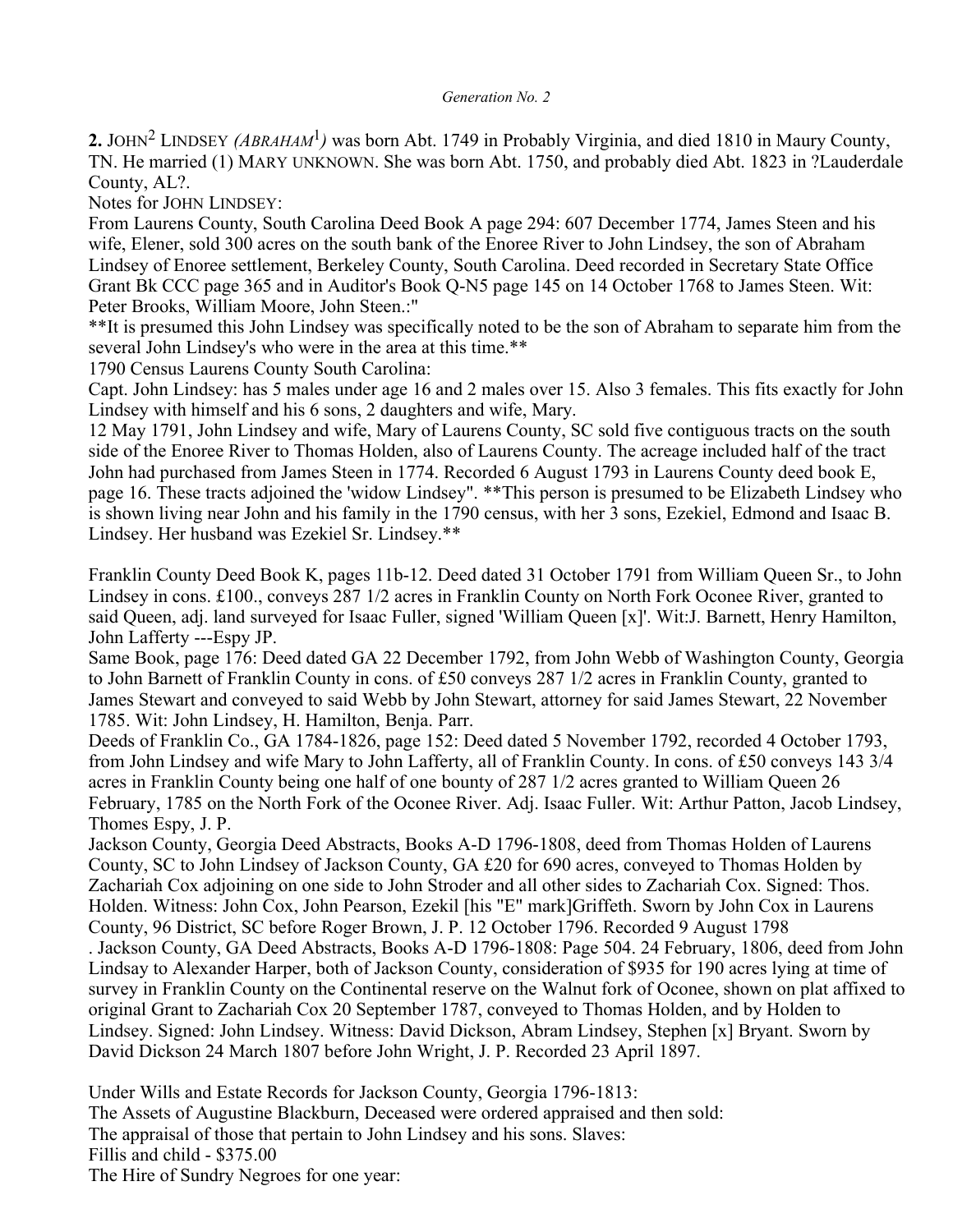Jno. Lindsey 1 Woman, Fillis and child Jesse - \$40.00 Names listed in the Sale of Property of Augustine Blackburn, Deceased: 1797: John Lindsey, Clayburn Barnett, Jacob Lindsey Negro hire for for three months 1799 Dv. Fillils and Child - \$17.00 Proven Accounts against the Estate of Augustine Blackburn Dec'd: Jno. Lindsey - \$6.75

John and Mary moved to Maury County, Tennessee where John leased 500 acres of land from the family of Nicholas Long.

Probated 19 March 1810: Will of John Lindsey, planter, Maury Co., TN. 22 Jan 1810 the following verbatim copy has three places underlined where the lower right corner of the page was lost before microfilming and the missing words were supplied from a transcript by Mr. L. H. Lindsey, Stillwater, OK.

# THE LAST WILL AND TESTAMENT OF JOHN LINDSAY , DECEASED.

In the name of God amen I John Lindsey of the County of Maury and State of Tennessee planter being sick but of perfect mind sense & memory thanks be given to God for it calling to mind the mortality of my Body and knowing that is appointed for all men to once to die do make and ordain this my last Will and Testament that is to say principal and first of all I give a recommend my soul into the hands of God that gave it me and my body I recommend to the Earth to be buried in decent Christian burial at the discretion of my Executors nothing doubting but at the general reserection day I shall Receive the same again by the power of Almighty God as touching such worldly Estate whereunto it has pleased God to bless me with in this life I give devise and depose of the same in the manner [towit]

First I gave and bequeath to my dearly beloved wife one negro man named Jim and a woman named Phillis during her life time or widowhood one gray horse two cows and their calves and what is necessary household furniture for her support which said property is to remain under the care of my Executors Secondly I give and bequeath to my son Abram one negro girl named Morning at the discretion of my Executors Thirdly I gave and bequeath to my son John one negro girl named Mince A bay horse and what plantation tools during the time he Inclines to live with his mother one cow and calf all at the discretion of my Executors Fourthly I gave and bequeath to my son Isaac one negro boy named Harry at the discretion of my Executors Fifthly I gave and bequeath to my Daughter Ruthy Barnett one cow and calf Sixthly I give and bequeath to my Daughter Mary Cunningham one horse to be worth forty dollars in my cash Seventhly I give and bequeath unto my son Josiah one dollar Eightly I gave and bequeath Jacob one hundred and twenty dollars—which is my half of a negro girl named Nance that we had in partnership Ninethly I give and bequeath to my son Ezekiel one negro boy named Jim the old stock of Negroes that I have with my wife not to be parted but to have choice which they will go namely my Executors he paying the Others and I further give Maburne Barnet my wagon in compensation for going Security for Josiah. The loose property to be divided at the death of my wife and do appoint Jacob Lindsay and Ezekiel Lindsay my Sons my Executors of this my last will and Testament will & Ligassey bequeath & Executors by me in any wise annexed will and bequeath ratifying and confirming this and no other to be my last will and Testament in Witness whereof I have hereunto Set my hand and seal this twenty 2nd day of January in the year of our Lord one thousand Eight hundred and ten Signed sealed pronounced and published and declared by the said John Lindsay in the presence of us.

[Signed} John Linday

Witness: Thomas Bartlet

Rutha {x} Adair

No Record Date:

Inventory taken 15 June 1810 of estate of John Lindsay includes usual farm animals, utensils, and tolls, and adult slave couple and four children, a bible, and old testament, a book of Bunyan, "lease for 500 hundred acres with some improvements…" Signed: J. H. Lindsay and Ezekiel Lindsay, Executors of John Lindsay, dec'd. [No estate sale was found, perhaps because John's will left the movables to his wife in her lifetime.]

Pp. 36-37 May 27, 1816, Jackson Co., John Boyd to Duncan Carmichael, both of said county, \$300 for 30 acres being part of a tract granted to Marbury & McCall in 1806 for 8,000 acres, part of which was deeded by John Lindsey of Wilkes Co., GA, to William Boyd, deed dated Aug. 12, 1807, & William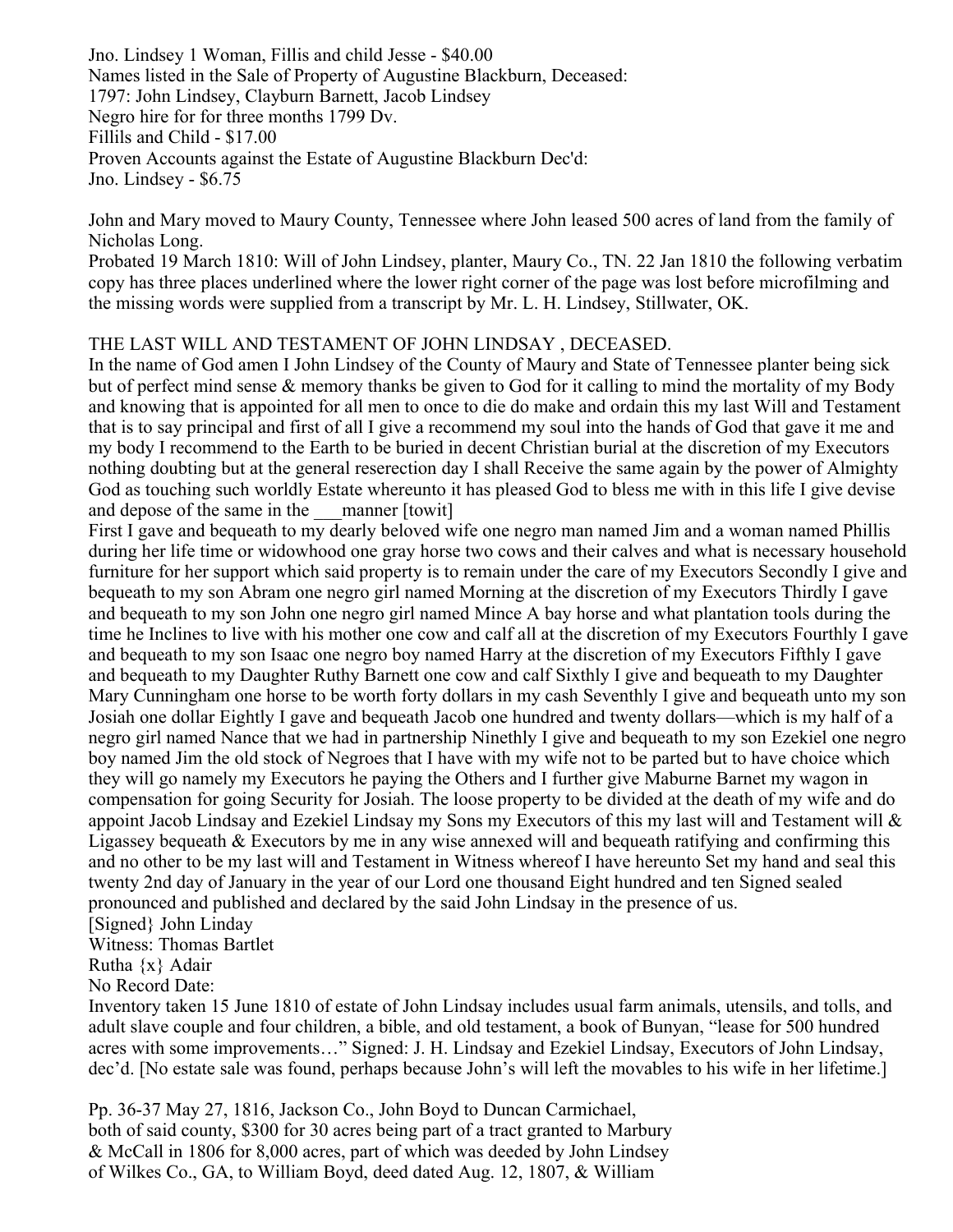Boyd deeded a part of the land to John Boyd on Mar. 1, 1808, joining lines of it, Lindsey, Michael Wallen (Walling), Alexander Boyd & McNeel. Signed: John . Boyd. Wit: William Boyd, Geo. N. Lyles, J.I.C. Rec. Oct. 15, 1818.

#### No Record Date:

Inventory taken 15 June 1810 of estate of John Lindsay includes usual farm animals, utensils, and tolls, and adult slave couple and four children, a bible, and old testament, a book of Bunyan, "lease for 500 hundred acres with some improvements…" Signed: J. H. Lindsay and Ezekiel Lindsay, Executors of John Lindsay, dec'd. [No estate sale was found, perhaps because John's will left the movables to his wife in her lifetime.]

#### Notes for MARY UNKNOWN:

As John specifically stated in his will that the property he gave to his wife, Mary, would be distributed among the surviving heirs at her death, it seems probable she died in Lauderdale County, Alabama around 1823 when a Probate of John's will was ordered for the heirs of son Jacob Lindsey, deceased. Jacob and Ezekiel Lindsey were the administrators of their father's will. Both are mentioned in this probate found in Florence, Alabama.

Children of JOHN LINDSEY and MARY UNKNOWN are: i. ABRAHAM<sup>3</sup> LINDSEY.

Notes for ABRAHAM LINDSEY:

Nothing found for Abram except he signed several deeds and some court papers for family members while in Georgia. ii. JOSIAH LINDSEY.

Notes for JOSIAH LINDSEY:

It looks as though he was the only one in the family to win some land in the Georgia Land Lottery, and later asked his brother, Abram, to look after it for him. Obviously he moved from the area. He was sometimes in trouble. Claiborn Barnett, his brother-inlaw helped him out with one unknown problem that possibly involved the law.

4. iii. JACOB H. LINDSEY, b. Abt. 1775, Probably South Carolina; d. Bet. 1815 - 1816, New Madrid County, MO. iv. RUTH LINDSEY, m. CLAIBORNE BARNET.

> Notes for RUTH LINDSEY: Her name was spelled Rutha in her father's will.

Notes for CLAIBORNE BARNET:

Seems to have been close to the family and helped when a brother-in-law needed it. He was repaid for that help by his father-inlaw, John Lindsey. Who, in his will that was probated 1810 in Maury County, Tennessee, gave him a wagon for the help he'd given to Josiah Lindsey.

v. MARY LINDSEY, m. JOHN CUNNINGHAM.

Notes for MARY LINDSEY: Nothing known about Mary Lindsey and John Cunningham.

vi. JOHN LINDSEY.

5. vii. EZEKIEL LINDSEY, b. Bet. 1775 - 1788, South Carolina; d. Abt. 1825, Hardin County, Tennessee. viii. ISAAC LINDSEY, b. 1788, South Carolina.

#### Child of JOHN LINDSEY and MRS. LINDSEY is:

ix. EZEKIAL<sup>3</sup> LINDSEY, b. Aft. 1776; d. 1825, Hardin County, Tennessee.

**3.** EZEKIEL<sup>2</sup> LINDSEY *(ABRAHAM<sup>1</sup>)* was born Aft. 1749 in Virginia, and died 1784 in Abbeville District, South Carolina. He married ELIZABETH UNKNOWN.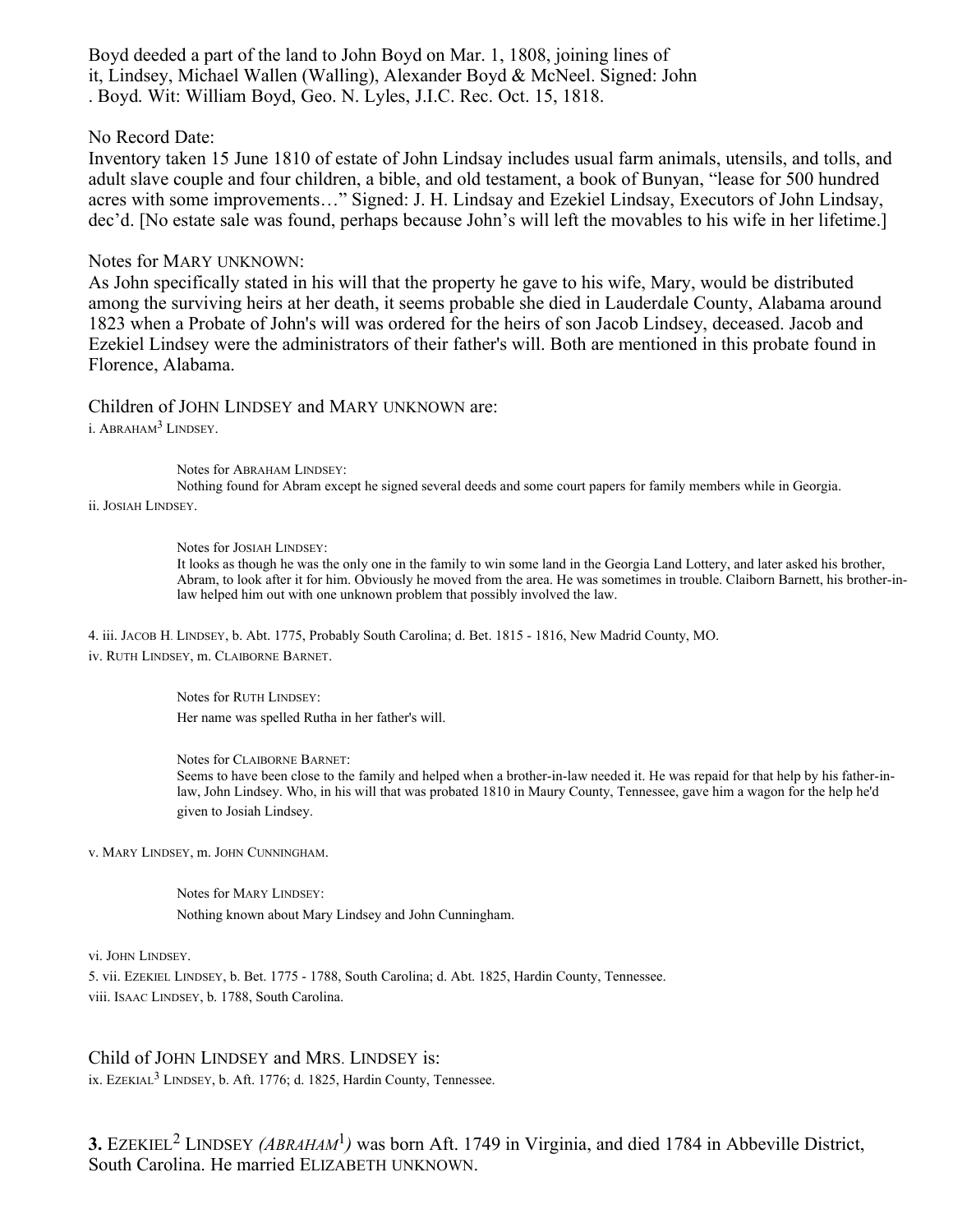Notes for EZEKIEL LINDSEY:

"Abstracts of Old 96 and Abbeville District Wills and Bonds" by Willie Pauline Young... Box 54, Pack 1276: 'Lindsay, Ezekiel Est. Admnr. Feb 21, 1784,. by Betty Lindsay, Henry Hamilton bound to Jno. Thomas Jr.

Ord. 96 Dist,.sum 2,000 lbs. Inv. made 10 May 1784 by Jno. Lindsay, Patrick Laffety, Josiah Vines.'

William Thorndale believes this Ezekiel to be the son of Abraham and brother of John Lindsey. Also believes John and Ezekiel bought land together which John later sold to the three sons of Elizabeth for a nominal fee. When John moved to Maury County, Tennesse the three sons moved there to be near him, their uncle. The 1790 census shows Captain John Lindsey with 7 males and 3 females in his household. Living nearby was Elizabeth Lindsey with 3 males and 1 female in her household.

Children of EZEKIEL LINDSEY and ELIZABETH UNKNOWN are: i. EDWARD<sup>3</sup> LINDSEY. ii. EZEKIEL LINDSEY, d. Bef. 1806, Maury County, TN; m. HANNAH UNKNOWN. iii. ISAAC B. LINDSEY.

*Generation No. 3*

4. JACOB H.<sup>3</sup> LINDSEY *(JOHN<sup>2</sup>, ABRAHAM*<sup>1</sup>) was born Abt. 1775 in Probably South Carolina, and died Bet. 1815 - 1816 in New Madrid County, MO.

Notes for JACOB H. LINDSEY:

Jackson County, Georgia Deed Abstracts Deed Book B 1699-1801

Pages 238-239: 27 December 1798, deed from William Watkins to Jacob Lindsey, both of Jackson County, \$250 for 287 1/2 acres in Jackson County on the waters of the North fork of Oconee River joining lands surveyed for William Queen, plat and grant made to Isaac Fuller by his Excellency James Jackson dated 1 January 1798, conveyed to said William Watkins by Isaac Fuller. Signed: William [x] Watkins, Witness: Abram Lindsey, Abram Chappell, Sally Upton. Sworn by Abraham Lindsey 19 May 1800 before Miles Gathright, J.P. Recorded 19 May

5 November 1797 Jacob Lindsey purchased 100 acres on the Walnut fork of Oconee River. Witnesses: John Lindsey, Abram Lindsey, Josiah Lindsey. Recorded Jackson County, Georgia Deed book B, pages 239-241. Jackson County, Georgia Deed Abstracts, Books A - D 1796-1808: pages 239=241, 5 November 1797. Cordy Pate of Oglethorpe County to Jacob Lindsey of Jackson County, consideration of \$70 for 100 acres in Jackson upon Walnut Creek of the North Fork of Oconee River, on the SE by David McCord, granted to George McFalls by his Excellency Edward Telfar, dated 6 December 1792, being part of a survey of 560 acres granted to McFalls. Signed: Cordy [x] Pate. Witnesses: John Lindsey, Abram Lindsey, Josiah Lindsey. Sworn by Abraham Lindsey on 26 April 1800 before Miles Gathright, J. P. Recorded 19 May 1800. Page 67: 9 March 1800, deed from Jacob Lindsay to Sarah Higgins, both of Jackson County, consideration of \$50 for tract of land in Jackson County on the waters of the north fork of the Oconee River, bounded on NE by Lindsey, containing 43 acres, as represented in a plat and grant made to Isaac Fuller, assigned by James Jackson, Governor on 31 January 1798, it being part of said survey. Signed: Jac. Lindsey. Witness: John [x] Higgins, Ezekiel Lindsey, Isaac Price, Joseph East, J>P. Recorded 24 June 1801.

Page 68: 9 March 1800, deed from Jacob Lindsay to John Higgins, both of Jackson County, consideration of \$75 for tract of land in Jackson County on the waters of the north fork of the Oconee River bounded by Sarah Higgins, containing 100 acres, having such shapes and forms as are represented to a plat and grant made to Isaac Fuller, signed by his honor James Jackson on 31 January 1798, being part of said survey. Signed: Jac. Lindsey. Witness: Sarah [O her mark] Higgins, Ezekiel Lindsey, Isaac Price, Johnson Strong, J.P. Recorded 24 June 1801.

Page 243: 8 September 1804, deed from Gibson Moore to David Walker, both of Jackson County, consideration of \$100 for 80 acres, one half of a tract conveyed to Moore by William Williamson, lying in said county on the waters of Walnut Creek bounded by Butler, Jacob Lindsey and David McLeod. Page 476: 13 March 1805, deed from Jacob Lindsey of Jackson County to John Hancock of Clark County,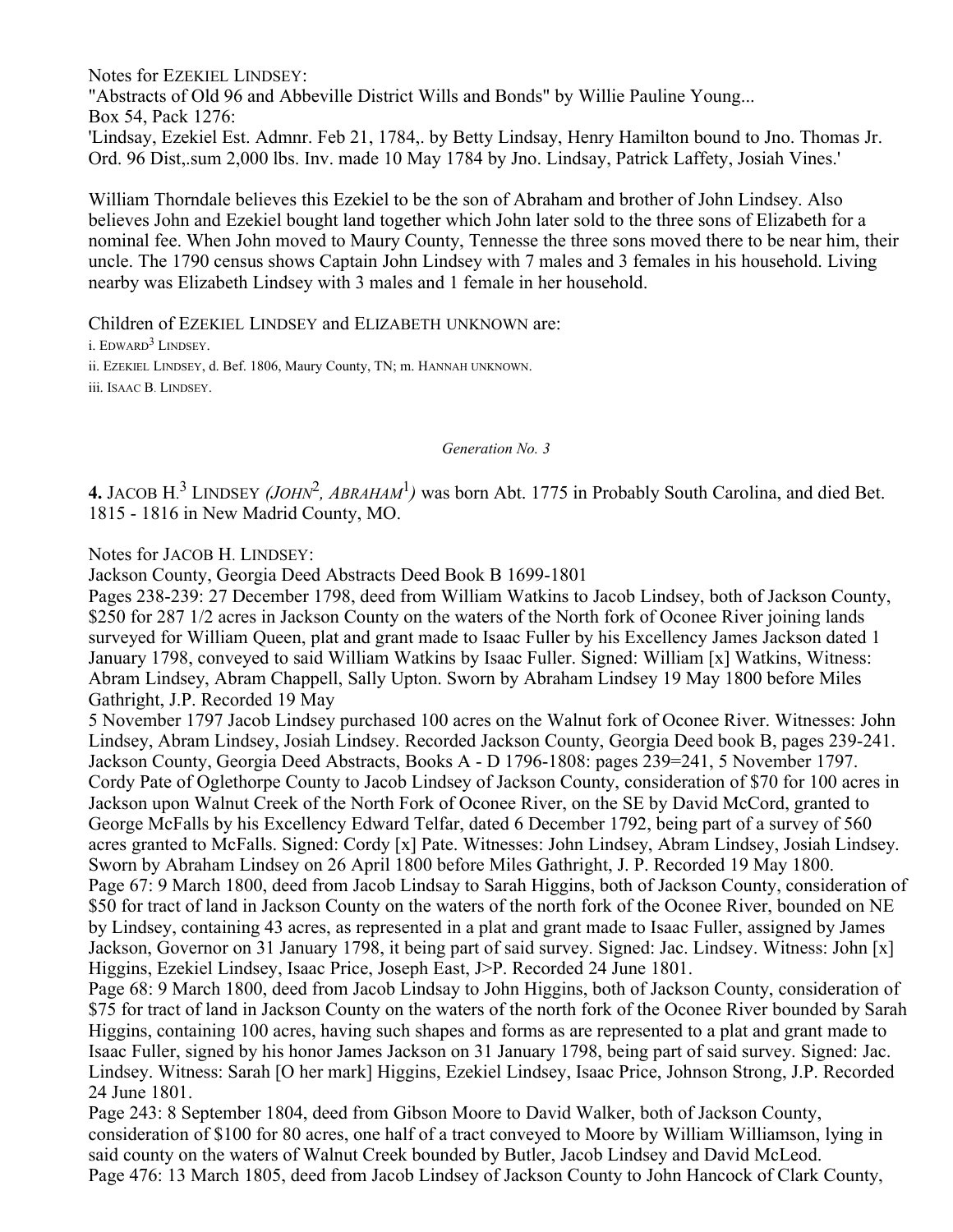GA, consideration of \$862.50 for 287 1/2 acres lying on the north fork of the Oconee River, beginning at a post oak on the river and running east to a hickory, thence N45W to the middle of a survey granted to William Queen, S45W to the river, it being half of two surveys originally granted William Queen on 26 February 1785, and one to Isaac Fuller on 31 January 1798. Signed: JAC Lindsey. Witness: Joseph McCutchen, Hunphrey [x] Scoggin. Acknowledged before John King. recorded 18 May 1807.

Jackson County Georgia Early Court Records: Will & Estate Records 1796-1813:

16 March 1799 An account of the Estate sale of Isham Strong, Deceased: Lindsey names mentioned.... John Lindsey, Abraham Lindsey, Jacob Lindsey.

1 January 1799. This day Citation was granted unto Sherwood Strong and Jacob Lindsey to obtain Letters of Administration to administer upon the goods and Chattels of Ischam Strong Late of this County, Dec'd /s/ Jas Armstrong R.P.J.C.

2 March 1799. This day letters of Administration and warrant of appraisment was granted to Sherwood Strong and Jacob Lindsey of this County to administer the goods and Chattels of Ischam Strong Late of this County Dec'd & by me, Duly sworn to act according to Law. /s/ Jas. Armstrong R.P.J.C.

Ordered, that James Harper, Esqr, Surveyor for the County be paid forth dollars for entering the County for the purpose of fixing the public buildings thereof, and his Chain bearers nineteen dollars each, to wit, Robert McGowen, Jacob Lindsey, & Jacob Summerlain as soon as the funds be sufficient in the hands of the Clerk, the Chain Bearers producing an affidavit of the time they were in service to the Clerk before he pays them. Page 19: Proceeded to draw the Jury for the next Court, to wit....# 29 Jacob Lindsey.

Page 27: Wm. Daniel was qualified as Collector of Taxes and Jacob Lindsey as Receiver of Taxes. teste: B. Easley, Clerk.

Page 29: Clarksboro 2 August 1799. The Court met agreeable to 'adjournment.

Jury No. 1 sworn generally, to wit, .... Jacob Lindsey # 12.

Page 40:

Jury sworn as follows: #1 Jacob Lindsey

Pages 34 - 35

Jacob Lindsey Administrator of the Estate of Isham Strong, produced his return for the preceding year which was ordered to be received and entered of record.

Ordered that David Peak be appointed Guardian of Candace Peak an Illegitimate child of Judith Peak, he complying with the requisites of the law in as much as he the said David has voluntarily consented to the same.

Also ordered that Jacob Lindsey the reputed Father of the said Child, do pay to the said Guardian the sum of twenty dollars per year for four years in compliance of his obligation given to the Inferior Court for the maintenance of the said child, at which period the court will take further order.

From The Lindseys of Maury County, Tennessee by William Thorndale:

Page 4: 23 December 1808: Isaac Lindsey and Jacob Lindsey assigned to work under Chiles McGee on the Little Tom Bigby-West Fork of Lick Creek section of the Columbia-Pond Spring road.

Page 4. 23 March 1809: Appeared in open Court Jacob Lindsey and made oath that a paper which he produced purporting to be a Copy of a lease Richard H. Long Bassett Seth Leml Long, George W. Long to John Lindsey Senr was a true copy to the best of his recollection which was admitted to be recorded." Page 8: 1810, Jacob Lindsey is named Administrator with his brother, Ezekiel for the estate settlement of their father, John Lindsey.

Page 10: Bond 29 November 1808: John Dagley and Jacob Lindsey, both of Maury County, Tennessee, made \$1250 Bond for Dagley to marry Sarah Boyd. Signed: John Dagley and J. H. Lindsey, witnessed: W. W. Thompson.

From New Madrid County, Missouri Court Records:

On the 8th day of April 1817 Received for Record and the same day recorded the following Deed---- 1."This indenture made the seventeenth day of November in the year of our Lord one thousand eight hundred and sixteen by and between John Hudgens and Polly his wife of the County of New Madrid and Territory of Missouri of the one part the lawful children heirs and legal representatives of Jacob Lindsey deceased of the County and Territory aforesaid of the other part. Witnesseth that the said John Hudgens and Polly his wife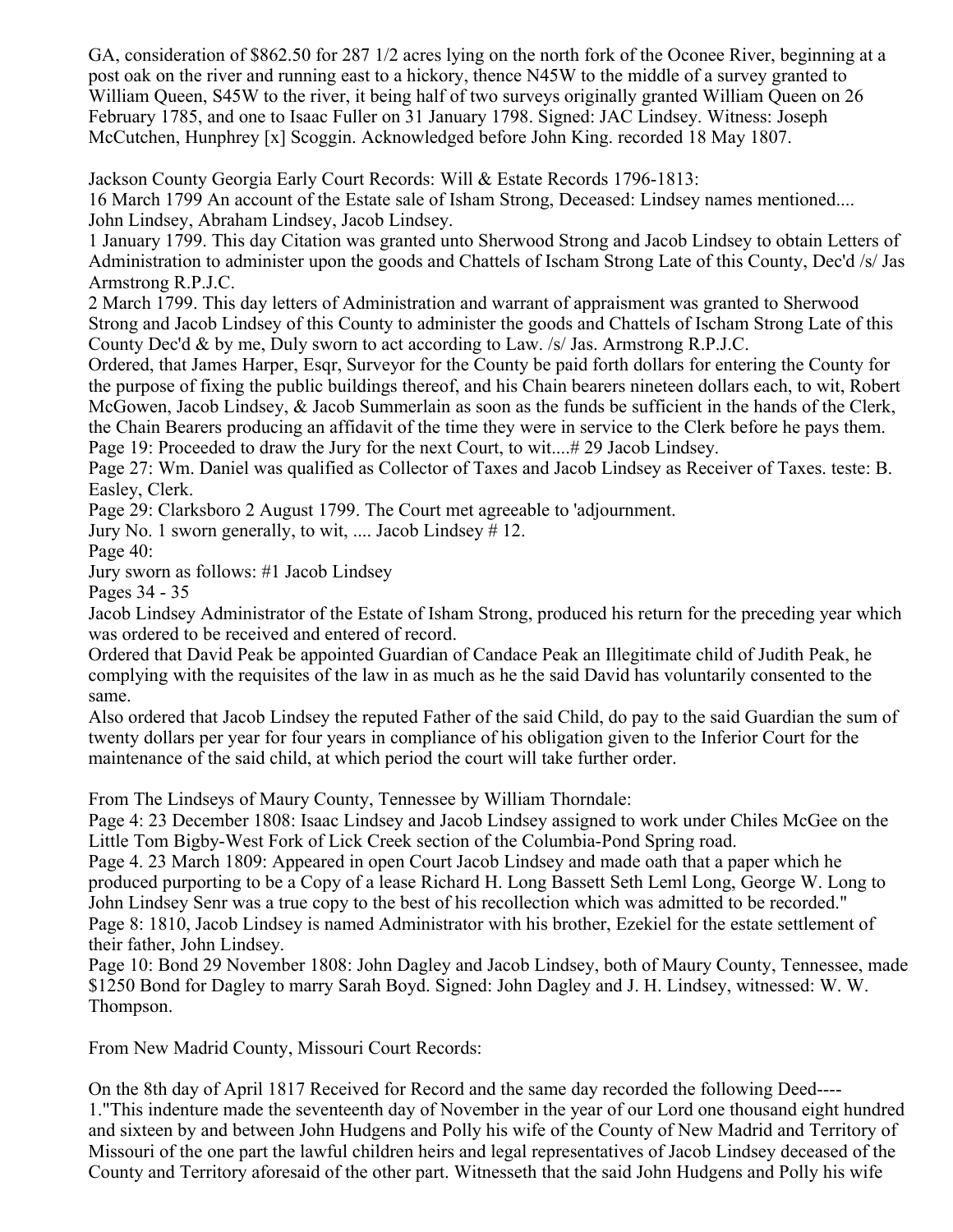for and in consideration of the sum of three hundred and twenty dollars current money and paid by the said Jacob Lindsey in his lifetime the receipt whereof is hereby acknowledged they the said John Hodgens and Polly his wife hath granted, bargained and sold and by these presents doth grant bargain sell, ?aliens ?infeoff and confirm unto them the said lawful Children heirs and legal representatives of the said Jacob Lindsey deceased their heirs and assigns all that tract or parcel of land on which they now live situate lying and being on the swamp of the upper end of Lake St. Isedore in the County of New Madrid and Territory of Missouri about four miles westwardly from the Town of New Madrid Containing one hundred and thirty three and a half Arpens of land being the Southwest corner of a four hundred arpen Tract granted and confirmed to Thomas W. Caulk Gent a part of which said Tract was sold at Sheriff Sale to Eli Shelby and by the said Eli Shelby to the said John Hudgens as will more fully appear by the Records of New Madrid County. To have and to hold the said Tract or parcel of land together with all and singular the privileges and appurtenances thereunto belonging or in any wise appertaining unto the said heirs of the Jacob Lindsey and their Heirs and assigns forever and the said John Hudgens and Polly his wife hereby consent and agree to warrant and forever defend the said bargained and sold premises together with the privileges and appurtenances aforesaid on to them the said heirs of the said Jacob Lindsey dec'd, and to their heirs and assigns; free from all claims, demands or encumbrances of what soever nature by these presents - In witness whereof we have herunto set our hand and affixed our seals this Seventeenth day of November eighteen hundred and sixteen. G. Tennille John Hudgens [Seal]

Polly (x) Hugens [Seal]

## Territory of Missouri County of New Madrid

Be it known that before me the undersigned one of the Justices of the peace withing and for the County aforesaid personally appeared the within named John Hudgens and Polly his wife and acknowledged the within instrument of writing to be their act and deed hands and seals for the purpose theirin mentioned. And the said Polly Hudgens being by me made acquainted with the contents thereof and examined apart and out of the hearing of her husband declares that she executed the same of her own free voluntary ?role and accords without compulsion by her said husband or fear of his displeasure --- given under my hand this 17th day of November A. D. 1816

George Tennille J. P.

On this 2nd day of October 1817 rec'd for record and the same day recorded the following Deed in Book in No.

\* This Indenture made in the year of our Lord one thousand eight hundred and sixteen between Robert Boid and Nancy his wife of the town and County of New Madred and Territory of Missouri of the one part and John Osborn of the same place of the other part witnesseth that the said Robert Boid for and in consideration of the sum of five hundred dollars to him in hand paid at the sealing and delivering of these presents and secured to be paid doth this day grant bargain sell ?alienrelue and confirm unto the said John Osborn his heirs Executors Administrators and assigns all that certain tract or parcel of land containing one hundred thirty three and a third arpens of land lying and being in the Township and County of New Madrid between Lake St. Mary and Lake St. Isadore on the north side of Lewis Prairie it being the one equal third part of a tract of four hundred arpens granted to Thomas W. Caulk it being the same tract of land on which Robert Boid now lives, to have and to hold the said tract of parcel of one hundred thirty three and a third arpens of land also as above described together with all and singular the buildings improvements and appurtenances whatsoever unto him the said John Osborn his heirs Executors Administrators and assigns forever and the said Robert Boyd doth hereby agree to warrant and the same defend for him the said John Osborn the before mentioned premises together with the appurtenances forever. In witnesseth whereof the said Robert offer my hand and sail this the twelfth day of October in the year above stated. Signed, sealed and delivered in presents of us[ Robert Boid [seal]

[ Nancy Boid [seal]

Robert G. Watson)

Ere Mosley ) Missouri Territory New Madrid County

\*\*This information added to show closeness of Robert Boyd to this family. He married Nancy Wagoner/Wagner, whose surname might be a clue toward finding the name for wife of Jacob. Robert Boyd had 8 sisters and one brother, Samuel Boyd.

<sup>-----</sup>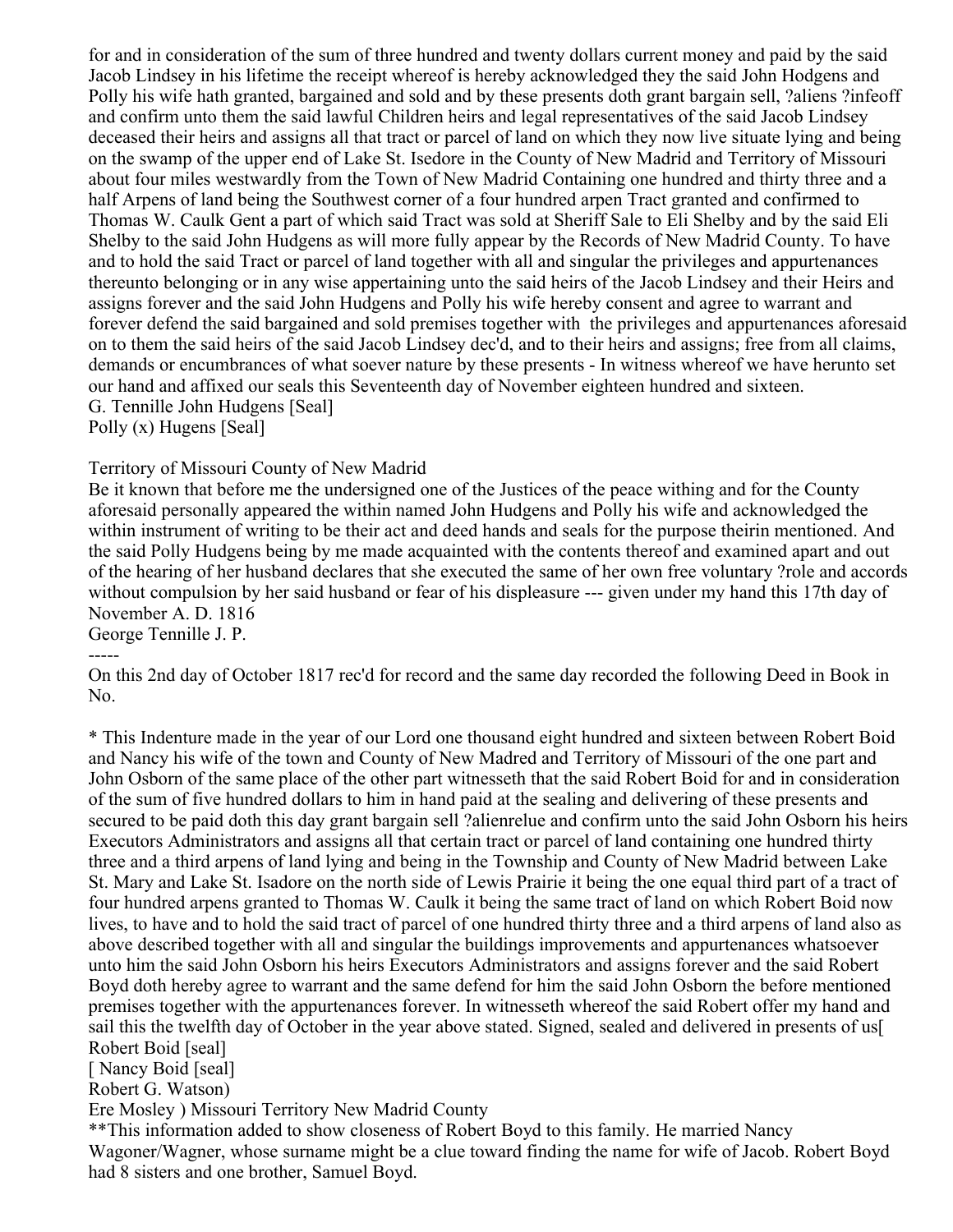<><><><><><><><><><><><>

Probate for Heirs of Jacob Lindsey

Lauderdale County, Alabama

On this 3rd day of March 1823, the Judge of the Orphans Court for the county of Lauderdale, state of Alabama granted letters of Administration to John Chisholm with full power and authority to administer on all the goods chattels rights and credits of the estate of Jacob Lindsey deceased. By which authority the said John Chisholm took in his possession five negroes of the following description towit: One negro woman Phillis, one negro boy George, one negro girl Nance, one boy Booker, one small girl Elsa sold to Jacob and Ezekiel Lindsey by the will and testament of their father John Lindsey deceased and the above described property being valued by Jacob Byler, Duncan Martin, Nelson Griffin, Benjamin Davis, commissioners appointed by the court for that purpose to the amount of \$1475 dollars and division of the above property agreed on by Ezekiel Lindsey with the administrator John Chisholm, first to the estate of Jacob Lindsey, deceased. The following Negroes towit:

PHILLIS value to \$200

The Girl NANCE value to \$350

The small girl ELSA/ELIZA value to \$200

The division being made by the administrator John Chisholm agreed to pay Ezekiel Lindsey twelve dollars fifty cents allowed him by the commission and for the return of the above described five negroes. Done in Florence on the 19th day of July 1823.

The following is a list of Claims against the estate of Jacob Lindsey deceased. Reported by the administrator, John Chisholm.

| Ezekiel Lindsey claims Fifty Dollars cash paid for his brother                                                                 |          |
|--------------------------------------------------------------------------------------------------------------------------------|----------|
| Jacob Lindsey in his sickness                                                                                                  | \$50.00  |
| The same cash paid a Physician                                                                                                 | 6.00     |
| The same claims for doctors visits and attending a negro man<br>when he was sick                                               | 30.00    |
| Same cash allowed Ezekiel Lindsey in the division of the negroes<br>The above claims allowed and paid by the authorized agent, | 12.00    |
| Robert Pogue, to settle the estate                                                                                             | \$98.00  |
| Cash paid Lawyer for counsel                                                                                                   | 26.00    |
| Cash paid Judge's clerk for letters of administration                                                                          | 2.00     |
| Cash paid John Bagley for his attendance as a witness for                                                                      |          |
| The state of 2 weeks                                                                                                           | 3.00     |
| Cash paid printer for publications                                                                                             | 2.00     |
| Cash paid Commissioners for Value of Property                                                                                  | 12.00    |
| Allowance made to Administrator                                                                                                | 40.00    |
| Micael Waldridge Claim Note<br>$\&$ nbsp;<br>35.75                                                                             |          |
| Judges Clerk printers fees on final settlement                                                                                 | 10.50    |
|                                                                                                                                | \$133.76 |
| Granted by hire of the of the Negroes while in the possession of<br>The administrator                                          | 30.38    |
| Sold on the 3rd day of March 1824 in the town of Florence, the                                                                 |          |
| Negro woman PHILLIS by order of the court to settle the above claims                                                           |          |
| To the highest bidder for \$125                                                                                                | 125.00   |
| Amount brought over is                                                                                                         | 38.30    |
|                                                                                                                                |          |
|                                                                                                                                | 155.28   |

Recorded 20th August 1824

Memorandum of Settlement

19th July 1823 – Ezekiel Lindsey has listed the following claims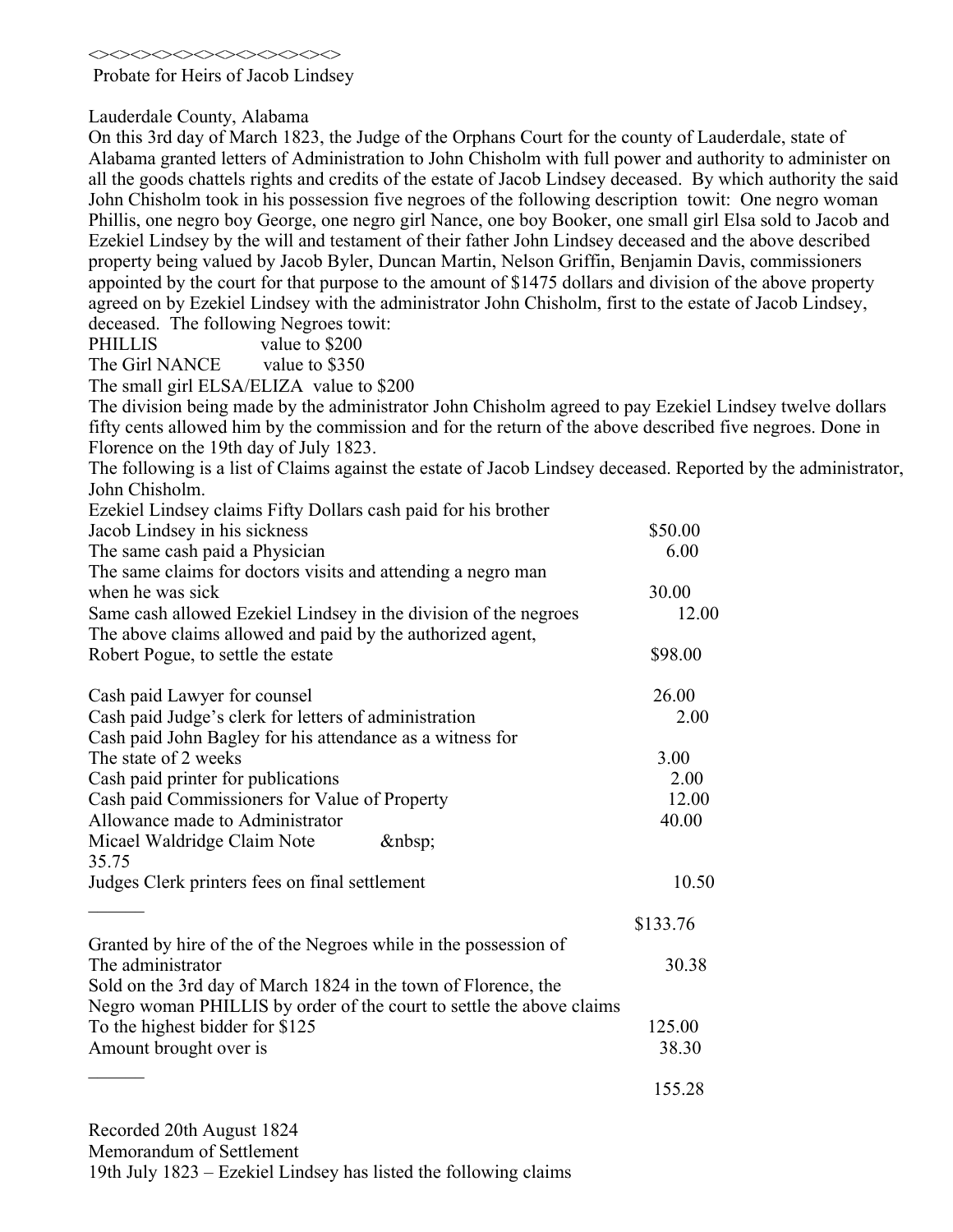due him viz: Claims for cash paid Jacob Lindsey \$50.00 Claims for cash paid the doctor 6.00 Claims for Doctors fees attending one Negro man 30.00 Cash due him for the delivery of the Negroes 12.50 Paid in full of the above stated accounts of note of Robert Pogue the authorized to settle this with John Chisholm the administrator of the Estate of John Lindsey deceased --- given under my hand this 30th day of March 1834. Ezekiel Lindsey

Recorded 20th of August 1824 Received in Alabama 7th of October 1824 of John Chisholm administrator of the Estate of Jacob Lindsey deceased – twenty one dollars and fifty two cents in full of the amount due from him on final settlements with the County Court of Lauderdale, which.due from him as administrator aforesaid and by me as attorney in fact for the representative aforesaid Estate Jno. H. Comish Attorney in fact for the heirs of Jacob Lindsey, Deceased ----------------------------------------------------------------------------------------------------

Cooper County, Missouri BOYD TO POGUE Power of Attorney

Know all men by these presents that I Robert Boyd of Cooper County and State of Missouri administrator of the estate of Jacob Lindsey deceased of New Madrid County now and state of aforesaid and guardian for the minor heirs of said Jacob Lindsey doth by these presents nominate and constitute and appoint ROBERT POGUE, one of the heirs of said deceased, my true and legal attorney. In fact irrevocable to attend to all and every part of said administration many & every State, in the United States particularly demand and receive of John Chisholm any property of money there may be in his hand that belongs to the estate of said Jacob Lindsey deceased. Being the part of said estate is coming to the said Jacob Lindsey heirs, and to receipts for the same, in as full and lawful a manner, as if done by myself, hereby rectifying, allowing & agreeing to all the Lawful Acts of my attorney. On the promises in the testimony whereof I have hereto set my hand and seal the 10th day of November in the year 1823 [signed] Robert Boyd

Witness: George Crawford James Hornback

Cooper County, Missouri BOYD TO COMISH Power of Attorney

Know all men by these presents that I, Robert Boyd of Cooper County State of Missouri, administrator of the estate of Jacob Lindsey deceased of New Madrid County, now state aforesaid and Guardian for the minor heirs of said Jacob Lindsey doth by these presents nominate, constitute and appoint John H. Cornish my true and lawful attorney in fact, irrevocable to attend to all and every part of said Administrations, particularly to demand and receive of John Chisholm in the state of Alabama administrator of the estate of John Lindsey the father of said Jacob Lindsay aforesaid to secure from him the said John Chisholm one negro woman named Phillis that is in his hands that belongs to the estate of said John Lindsey deceased, being part of said estate is coming to the said Jacob Lindsey his heirs and the receipt for the same in as full and lawful a manner as if done by myself hereby ratifying allowing and agreeing to these all the Lawful acts of my said attorney on the premises. In testimony whereof I herewith set my hand and seal this tenth day of May in the year 1824. [signed] Robert Boyd Witness: B. F. Fisher Robert Pogue

P. 109 Dec. 24, 1806, John Higgins of Laurence (Laurens) Co., SC, to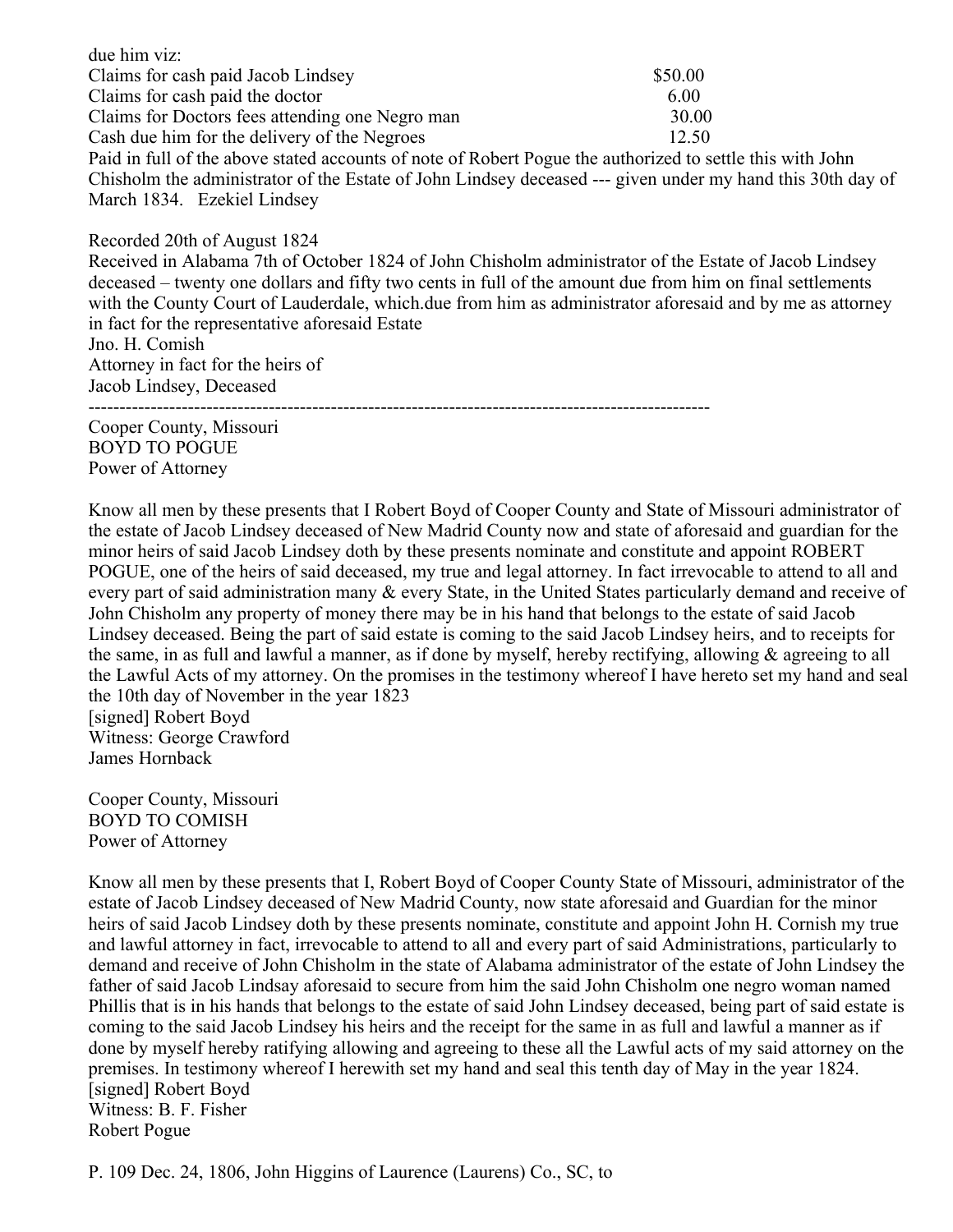James McMurry of Jackson Co., \$250 for 75 acres on the N side of the No.fork of Oconee River adjoining William Park, John Callehan & Thomas Black, it being the 4th part of a tract of land granted to Isaac Fuller & the lower part Sarah Higgins & Jacob Lindsay. Signed: John  $(X)$  Higgins. Wit: Edward ("E", his mark) Callehan, James Callehan. Sworn by Edw'd Callehan on Sept. 26,1808 before David Witt, J.P. Rec. Dec. 23, 1808.

P. 110 Dec. 24, 1806, John Higgins of Jackson Co. to

Pp. 72-73 Dec. 27, 1798, William Watkins to Jacob Lindsay, both of

Jackson Co., \$250 for 287-1/2 acres upon the waters of the No. fork of the Oconee River on the NE joining lands surveyed for William Queen, designated in plat & grant to Isaac Fuller by his Excellency James Jackson on Jan. 1, 1798, & conveyed unto William Watkins by Isaac Fuller ... Signed: William Watkins. Wit: Abram Lindsey, Abram Chappell, Sally Upton. Jackson Co., sworn by Abram Lindsey on Apr. 26, 1800, before Miles Gathright, J.P. Lincoln Co., sworn by Abram Chappell on Sept. 18, 1813 before Newal Walton, J.P.

P 24 July 19, 1817, Stephen Briant of Jackson Co. to Daniel Ross,

John Stump & John Swilley, all of Davidson Co., TN, \$50 for 40 square poles the same being part of 690 acres originally granted to Zachariah Cox  $\&$  by him conveyed to Thomas Holden  $\&$  by Holden conveyed to John Lindsey & by Lindsey conveyed to Alexander Harper & by Harper conveyed to Stephen Briant, Beg. on said Bryant's NW cor. on dogwood running in a NE direction until! intersected by branch of the Walnut fork known by name of Reedy fork, up the meanders to the beg. Signed: Stephen (X) Bryant. Wit: Robert Montgomery, William Harper, John Young, J.P. Rec. Oct. 13, 1818.

Pp. 36-37 May 27, 1816, Jackson Co., John Boyd to Duncan Carmichael, both of said county, \$300 for 30 acres being part of a tract granted to Marbury & McCall in 1806 for 8,000 acres, part of which was deeded by John Lindsey of Wilkes Co., GA, to William Boyd, deed dated Aug. 12, 1807, & William Boyd deeded a part of the land to John Boyd on Mar. 1, 1808, joining lines of it, Lindsey, Michael Wallen (Walling), Alexander Boyd & McNeel. Signed: John Boyd. Wit: William Boyd, Geo. N. Lyles, J.I.C. Rec. Oct. 15, 1818.

P. 109 Dec. 24, 1806, John Higgins of Laurence (Laurens) Co., SC, to James McMurry of Jackson Co., \$250 for 75 acres on the N side of the No. Black, it being the 4th part of a tract of land granted to Isaac Fuller  $\&$  the lower part of said tract ... formerly the dividing line between said Higgins, his mother Sarah Higgins & Jacob Lindsay. Signed: John (X) Higgins. Wit: Edward ("E", his mark) Callehan, James Callehan. Sworn by Edw'd Callehan on Sept. 26 1808 before David Witt, J.P. Rec. Dec. 23, 1808.

P. 110 Dec. 24, 1806, John Higgins of Jackson Co. to Thomas G. Black of sd. county, \$250 for 72 acres on the No. fork of the Oconee River, being the 4th pan of a bounty originally granted to Isaac Fuller, being the upper part of the lower half of said bounty, bounded by lands of John Hancock, McCurry, conveyed from Fuller to Jacob Lindsay, from Lindsay to John Higgins. Signed:

More About JACOB H. LINDSEY: Burial: New Madrid County, Missouri Probate: 1817, New Madrid County, Missouri

Children of JACOB H. LINDSEY are:

6. i. ANNA<sup>4</sup> LINDSEY, b. 1804, Georgia; d. 1852, Cooper County, Missouri.

7. ii. BARSHEBA LINDSEY, b. 1806, Georgia; d. 09 Apr 1860, Saline County, Missouri.

8. iii. MAHALA ELIZABETH LINDSEY, b. 07 Oct 1808, Tennessee; d. 07 Mar 1875, Arvada, Jefferson County, Colorado.

9. iv. MARY ELLEN LINDSEY, b. 1810, Tennessee; d. 20 Jan 1881, Lewis Township, Holt County, Missouri.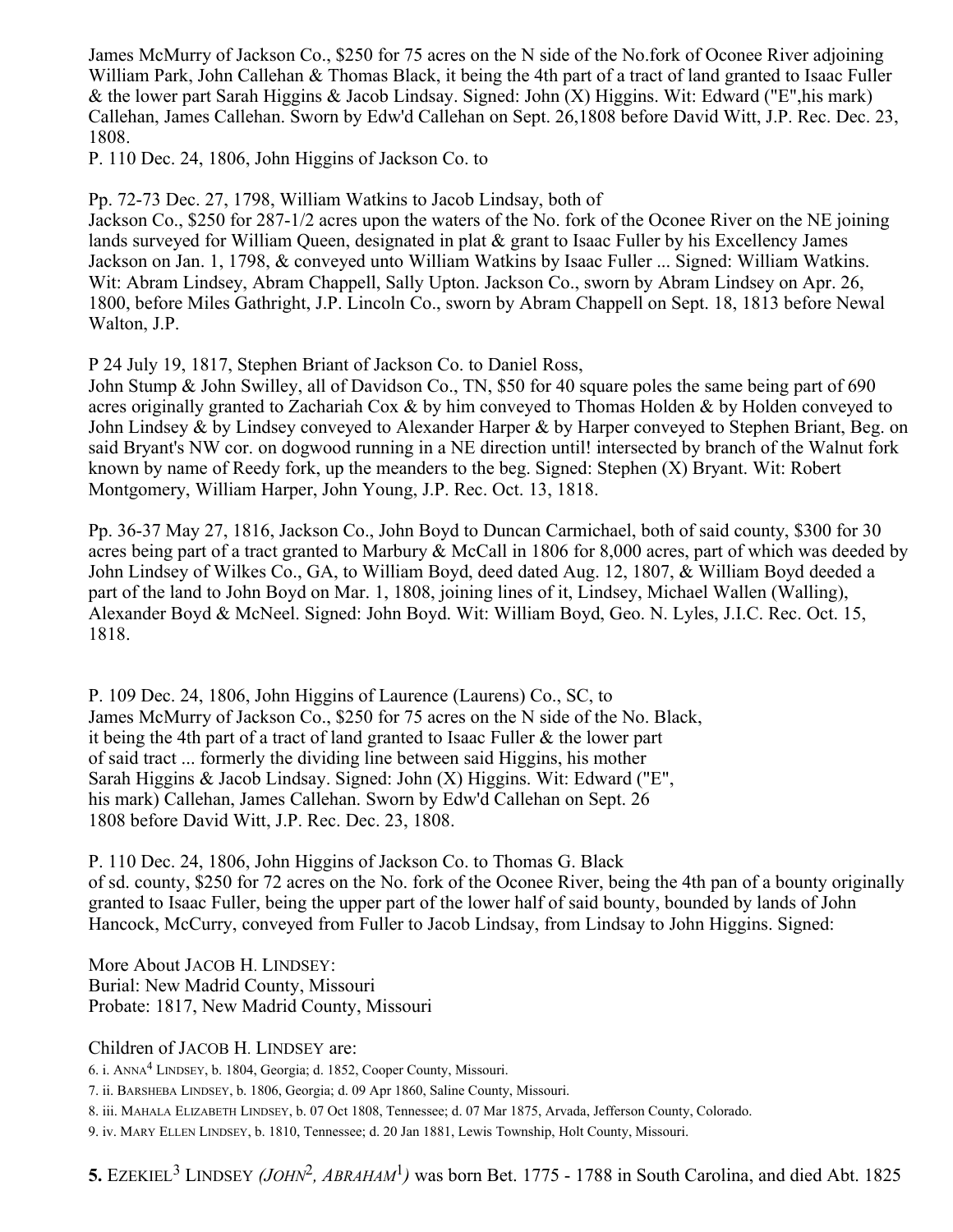in Hardin County, Tennessee. He married ELIZABETH MCNEELEY 22 Jul 1807 in Wilson County, Tennessee. She was born Abt. 1782 in Virginia, and died Aft. 1840 in Probably Hardin County, Tennessee.

Notes for EZEKIEL LINDSEY:

That Ezekiel married this Elizabeth McNeely is uncertain, but this is the only marriage found for an Ezekiel Lindsey in the time and place frame that could fit, other than that of his cousin. Another Ezekiel who married a lady named Nancy Green, and Nancy is administrator in his will. This Ezekiel was the son of Isaac Lindsey of Lindsey's Bluff in Sumner County, Tennessee and died before 1825.

The names of the children of Ezekiel and Elizabeth were taken from the will, no further research has been done on this family.

Ezekiel was probably living in Lauderdale County, Alabama in 1822/23 when a probate was performed for the orphan heirs of his brother, Jacob. He seemed to be his own representative in the estate settlement. From the wording of his father's will, Ezekiel's mother may have been living with him or another brother after the death of his father in1810, and she died in 1822 or 1823, hence the division of property willed to Ezekiel and his brother, Jacob. H. Lindsey.

From records found in Hardin County, Tennessee Ezekiel died in early 1825 and his estate was probated in that county. He named his brother, Isaac Lindsey, and his wife Elizabeth Lindsey as Executors of his property. And named Isaac guardian of his minor age children.

The following information was hand copied from microfilm located in the Hardin County, Tennessee Public Library. No printing facility was available. There were no records earlier than 1860 to be found in the Hardin County Courthouse.

Friday, 21 September 2007 by Betty L. Collier  $\Leftrightarrow$ 

Monday 20 June 1825:

"The last will and Testament of Ezekiel Lindsey was presented by Isaac Lindsey and Elizabeth Lindsey the executor and executrix therein named and the execution thereof proven by the oath of George W. Guthrie, John Reynolds, and Seth Baker subscribing witnesses thereto and the said Isaac Lindsey & Elizabeth Lindsey took the oath of Executors of the said Will etc."

Monday 19th December 1825:

"Ordered by the Court that Isaac Lindsey be appointed guardian of JOHN W. LINDSEY, WILLIAM T. LINDSEY, ELIZABETH LINDSEY, POLLY LINDSEY, PHEBE LINDSEY, JOSIAH G. LINDSEY, and ISAAC L. LINDSEY, Infant Heirs of Ezekiel Lindsey deceased - and entered into bond - in the sum of five thousand dollars with CHARLES B. NEILSON and [looks like] DAURITY/DUIRARITY? BAKER as Securities which bond they acknowledged in open court.'

No Date: Ordered that Isaac Lindsey be released from serving as a juror at this time.

Monday 19 December 1825:

"Isaac Lindsey, Executor of the last will and Testament of Ezekiel Lindsey dec'd, returns the account [looks like account] of Sale of said deceased Estate."

From the book: "Miscellaneous Records of Hardin County People from the 19th Century" by Tony  $\&$ Hannah Hays.

October Term 1823 page 11: Road Work: John Rowsey appointed overseer of the road from Reed's Ferry as far as County line and that he have JOHN HOLLAND, JOHN WESTLEY, WILLIAM ROBINSON, DAVID & ASA OSTEAN, WILLIAM ROGERS, JESSE CHILRESS, NATHANIEL HARRIS, MR. LINDSEY and JOHN HAMMOND to keep the road in repair.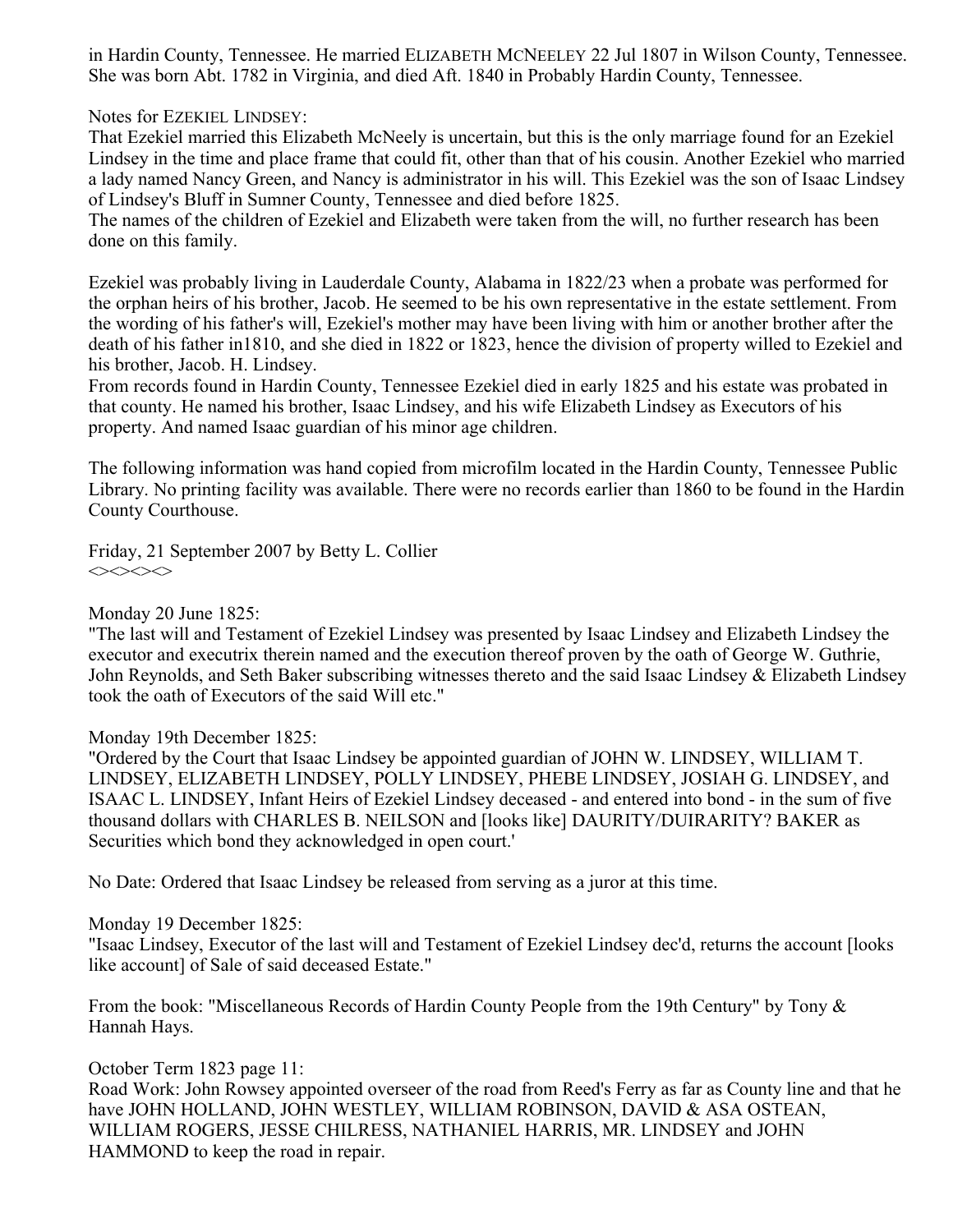#### Notes for ELIZABETH MCNEELEY:

She is shown as head of household for 1830 and 1840 census in Hardin County, Tennessee. No records found of her in a later census.

According to Rootsweb family files, she was the daughter of William McNeeley.

Children of EZEKIEL LINDSEY and ELIZABETH MCNEELEY are:

i. JOHN  $W^4$  LINDSEY, b. Abt. 1810, Tennessee.

Notes for JOHN W. LINDSEY: Page 63: March 1848 page 302 Lindsey: Josiah W: John W. Lindsey appointed administrator of the estate of Josiah W. Lindsey.\*\*\*Could this be 'Uncle' Josiah Lindsey the brother of Ezekiel and son of John Lindsey of Maury County, Tennessee? Marriage Records for Hardin County, Tennessee: John W. Lindsey married E. Cooley 22 April 1860 by Joseph Parker JP.

- ii. WILLIAM P. LINDSEY, b. Abt. 1812, Tennessee.
- iii. ELIZABETH LINDSEY, b. Abt. 1814, Tennessee.
- iv. POLLY LINDSEY, b. Tennessee.

Notes for POLLY LINDSEY: Assuming Polly Lindsey'name is really Mary, the following marriage record for Hardin County, Tennessee probably is for this lady Page 35: Marriage License: Mary C. Lindsey and W. G. Cooley married 14 November 1874 witnesses: W. G. Cooley,W. D. Lee. Married 15 November 1874 by W. C. Kyle JP.

v. PHEBE LINDSEY, b. Tennessee.

Notes for PHEBE LINDSEY: Under Harden County Marriages: Page 70: Pheby Lindsey married 28 July 1877 W. T. Brumly Witnesses W. T. Brumley and W. D. Lee. Clerk H. R. Hinkle

vi. JOSIAH G. LINDSEY, b. Tennessee.

vii. ISAAC L. LINDSEY, b. Tennessee.

Notes for ISAAC L. LINDSEY: From files found in Harding County, Tennessee: Woodbin [probably Woodburn], Thomas... S. B. Hardgrove and Isaac L. Lindsey were appointed administrators of the estate of Thomas Woodbin. Page 99 1 January 1855: Woodburn  $\therefore$  I. L. Lindsey appointed guardian of William K,, Sarah C., Alonzo A., Ranzo?, and Patience Woodburn.

#### *Generation No. 4*

6. ANNA<sup>4</sup> LINDSEY *(JACOB H.*<sup>3</sup>, *JOHN*<sup>2</sup>, *ABRAHAM*<sup>1</sup>) was born 1804 in Georgia, and died 1852 in Cooper County, Missouri. She married ROBERT POGUE Abt. 1820 in perhaps Benton County, MO?. He was born 1798 in Tennessee, and died 1853 in Cooper County, Missouri.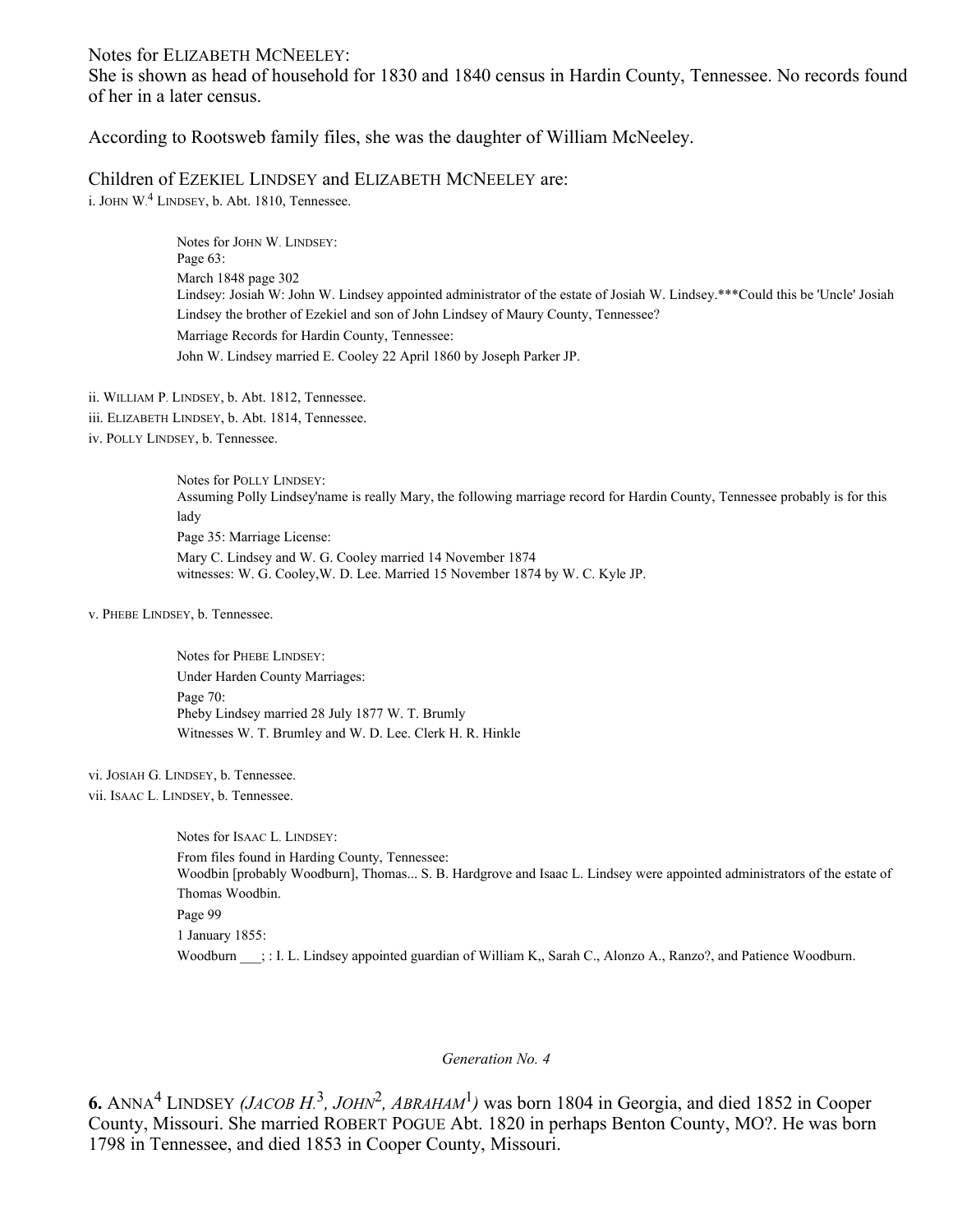Notes for ANNA LINDSEY:

Anna is named as a minor child in her father's estate settlement of 1817 in New Madrid County, Missouri, which is correct according to her 1804 birthdate

10-24-1817

\$2000 bond, Robert Boyd Gdn. Of Anne Lindsey, Barshaba Lindsey, Mahala Lindsey, and Mary Lindsey, minor heirs of Jacob Lindsey, Dec'd John Osborn & Stephen Ross Securities.

Cooper County, Missouri: Page 103, From Book A2 page 339

# PROBATE RECORDS NEW MADRID COUNTY, MO 1810-1910 p24

Cooper County, Missouri Circuit Court - November Term 1824:

"On motion of William Mullins and Bashaba his wife, Robert Boyd Guardian for Mahal Lindsey, Michael Hornback Guardian for Mary Lindsey, Robert Pogue and Anna his wife, the heirs and representatives of Jacob Lindsey, deceased, who filed petition therefore as the law directs, ordered that Benjamin F. Hickox, David Trotter, James Miller, Thomas Rogers and Archibold Kavanaugh or any three of whom being sworn as the law directs to proceed to partition and divide the lands of said petitioners as set forth in their said petition, twit: One tract of 113 1/3 acres which said tract entered by virtue of a New Madrid Certificate and is a part of the NW Quarter of Section 7 in Township 48, Range 16 west of the fifth principal meridian and that they report their proceedings herein to the Court agreeable to law."

1825: Cooper County, Missouri court papers:

"Divide land of Jacob Lindsey among his heirs as follows:

1. Lot #1 - 31 acres and 16 1/2 poles: to Anna w/o Robert Pogue

2. Lot #2 - 28 acres and 53 1/2 poles to Barshaba w/o William Mullins

3. Lot #3 - 29 acres and 6 1/2 poles to Mahala Lindsey

4. Lot #4 - 24 acres and 127 poles to Mary E. Lindsey

Robert and Anna were buried in Hail Ridge cemetery located on the outskirts of Boonville, Cooper County, Missouri. The stones have been moved to make way for a Training School property. Some say the stones are kept at the Walnut Hill Cemetery. Research done by descendant Edwin Pogue shows Robert and Anna bought and sold several parcels of property and probably moved around in the area, as they are shown in Benton and Pettis Counties as well as Cooper County. Their main residence was evidently in Cooper County, which the oldest son, William A. Pogue, later bought from the parents.

She is named as a minor child in her father's estate settlement of 1817 in New Madrid County, Missouri, which is correct according to her 1804 birthdate. See below.

Marriage Records 1819-1850 And Will Records 1820-1870 of Cooper County, MO Published 1859 Elizabeth Prather Ellsberry

Page 103, From Book A2 page 339

PROBATE RECORDS NEW MADRID COUNTY, MO 1810-1910 p24

10-24-1817

\$2000 bond, Robert Boyd Gdn. Of Anne Lindsey, Barshaba Lindsey, Mahala Lindsey, and Mary Lindsey, minor heirs of Jacob Lindsey, Dec'd John Osborn & Stephen Ross Securities

More About ANNA LINDSEY: Burial: Hail Ridge Cemetery, Cooper County, Missouri

Notes for ROBERT POGUE:

1823 - Cooper County, Missouri - 19 Feb. Red and white heifer taken up by James Hornback in Saline Township and testified by Robert Pogue

1825 - B:357-Robert Pogue of Cooper County Mo., to William Mullins of same,(Anna's brother-in-law),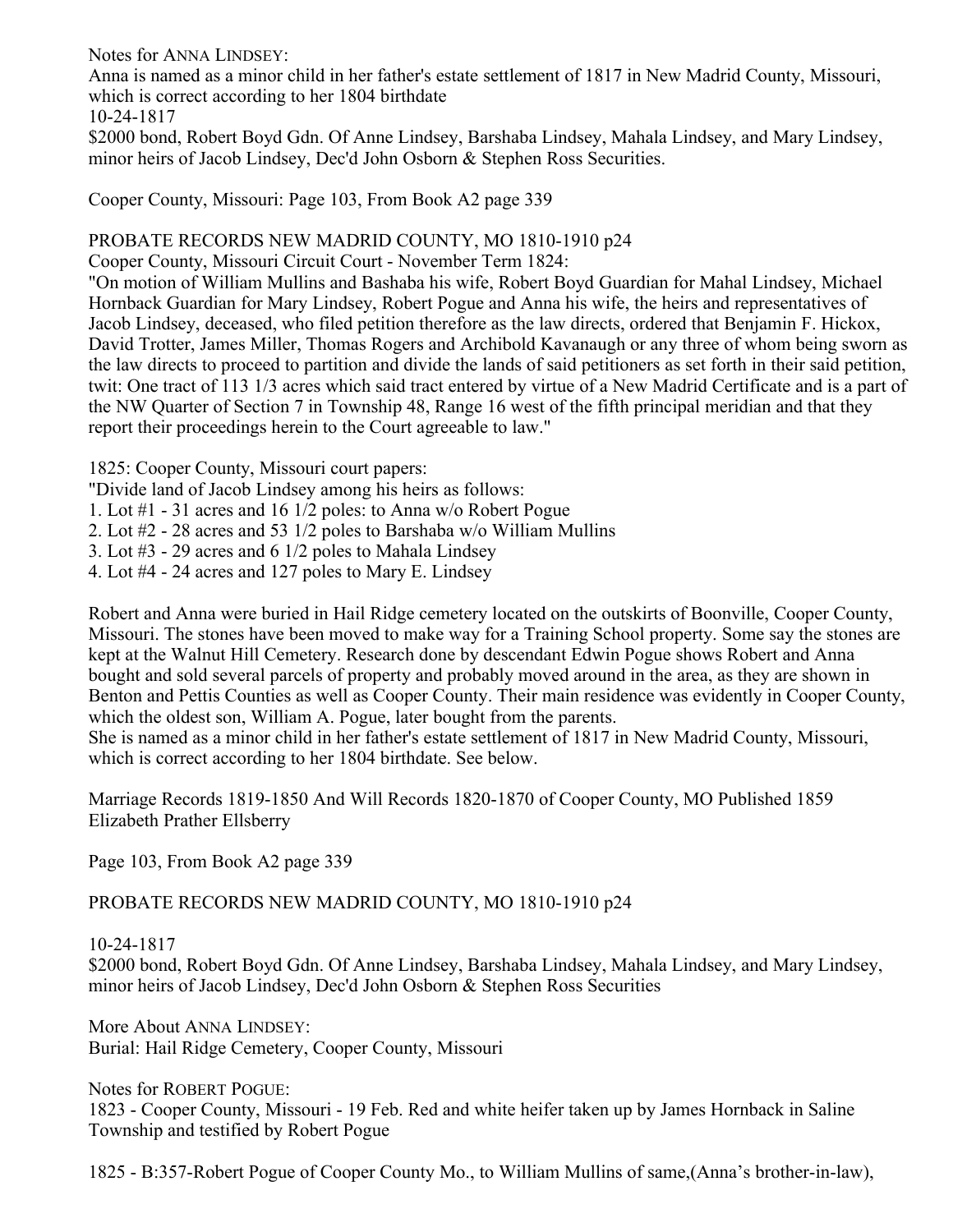\$310..00, right of my wife Anna in a Negro man, LOSS, Negro woman, NANCE and her child named DAVE, Negro girl ELIZA, being part of the estate of Jacob Lindsey, deceased, deed 4, Feb., 1825, Rec., 30, May 1825, William Calvert, Wit.

1830 - Cooper County, Missouri - Brindle steer taken up by John Potts of Saline Township and appraised by Russie Campbell and Robert Pogue

1831 - D:5, Robert Pogue and Wife Anna to John T. Pollock (all of Cooper County Mo.) for \$400., 80 acres being E 1/2, SE 1/2, T48, R16, having been received by Robert Pogue by patent. Deed 24 June 1831, rec., 3 Jan. 1832, witness Russell Campbell and Samual Hornbeck

1832 - Schuyler County, Illinois - Deed 39 Robert Pogue and wife Anna of Schuyler County Ill., to Russel Campbell of Cooper County Mo., W1/2, NW1/4, sec. 25 T48 R16, 80 acres deed 6 April 1832, Witness in Schuyler County Ill., John Mitchelltree and Hart fellows

1834 - D:331-Robert Pogue of Pettis County, Mo., from Robert Boyd and wife Lusinda of Cooper County, Mo., for \$50. , SW1/4 NW 1/4, sec. 30, T49 R15 39 and 75/100th acres deed 4, Oct. 1834, witness: Joseph Boyd, James Neal, Michael Hornbeck and Andrew Hornbeck.

1834 - D:489 Robert Pogue and wife Anna of Pettis County Mo., to John Hughes of Cooper County for \$200. , 31 Oct. 1834, rec. 20 May 1837 W1/2 Se1/4, sec 6, T48 R15, witness: Andrew Bryant and James Hifflefinger, in Pettis County, Mo

1839 - Benton County, Missouri - Land Maps show that Robert Pogue owned land in Benton County, page 11-Sec 1, Township 40, Range Twenty two of Principal Meridian, Nov. 15, 1839, CE 5227, Acres: 54.26 and 51.51 acres. This information is in a original land map book and is kept in the Southwest Office in the Court house at Warsaw, Mo., and is in bad condition. Robert Pogue is listed as a Road Board Member in Benton County, Mo. [As a Road Board Member, he would have to be a resident of the county]

A 'Robert Pogue' is in the 1830 Cooper County Census. Whether it refers to this man is unknown, but the only other person of that name was known as Robert Poage who was married in Boone County, Missouri to Elizabeth Groom, and had several siblings. They moved to western Missouri. Robert Poage died in Plattsburg, Missouri and his family has been researched. In 1812, Robert, Joseph and Michael or Mitchell Poage were in Fort Hempstead in Howard County, Missouri. This fort was located just across the river from Boonville, Cooper County, Missouri. Our Robert Pogue may have been a son of one of these men and settled in the area after the War of 1812. Robert Pogue is mentioned in Cooper County records in the 1820-30 era, but he may have located for a time in either Benton or Henry Counties, and returned to Cooper County before he died. Considering the Will of his son, James Pogue, it would seem James never married. He left his estate to his siblings. Very possibly James lived with his parents and cared for them, he was named guardian of his younger sisters when the parents died in 1852 and 1853.

Probate Records: Cooper County, Missouri:

Dr. H. C. Gibson attended Robert Pogue at his death 6 August 1853 and from the estate of Robert Pogue to James B. Davis: Fine Covered Coffin \$18.00, Coffin Box \$7.00

Intestate will of Robert Pogue, State of Missouri, County of Cooper. James Rankin being first duly sworn by me Judge of Probate Court of Cooper County on his oath states that to the best of his knowledge and belief the names of heirs of Robert Pogue deceased are William A. Pogue, Jacob Pogue, James Pogue, Sarah M. Pogue, Robert C. Pogue, Barshaba J. Pogue, John C. Pogue, Rhoda A. Pogue, who reside in teh County of Cooper, State of Missouri, Thomas T. Pogue and Mary M. Hardcastle, who reside in Holt County, Missouri. That said Robert Pogue died without a will, that he will make a perfect inventory of the said Robert Pogue, pay the debts as far as the assets will extend and the law devise and account for and pay all assets which shall come to his possession and knowledge.

Signed: James Rankin

Subscribed and Sworn before me this 16th day of August 1853:

C. H. Smith Judge.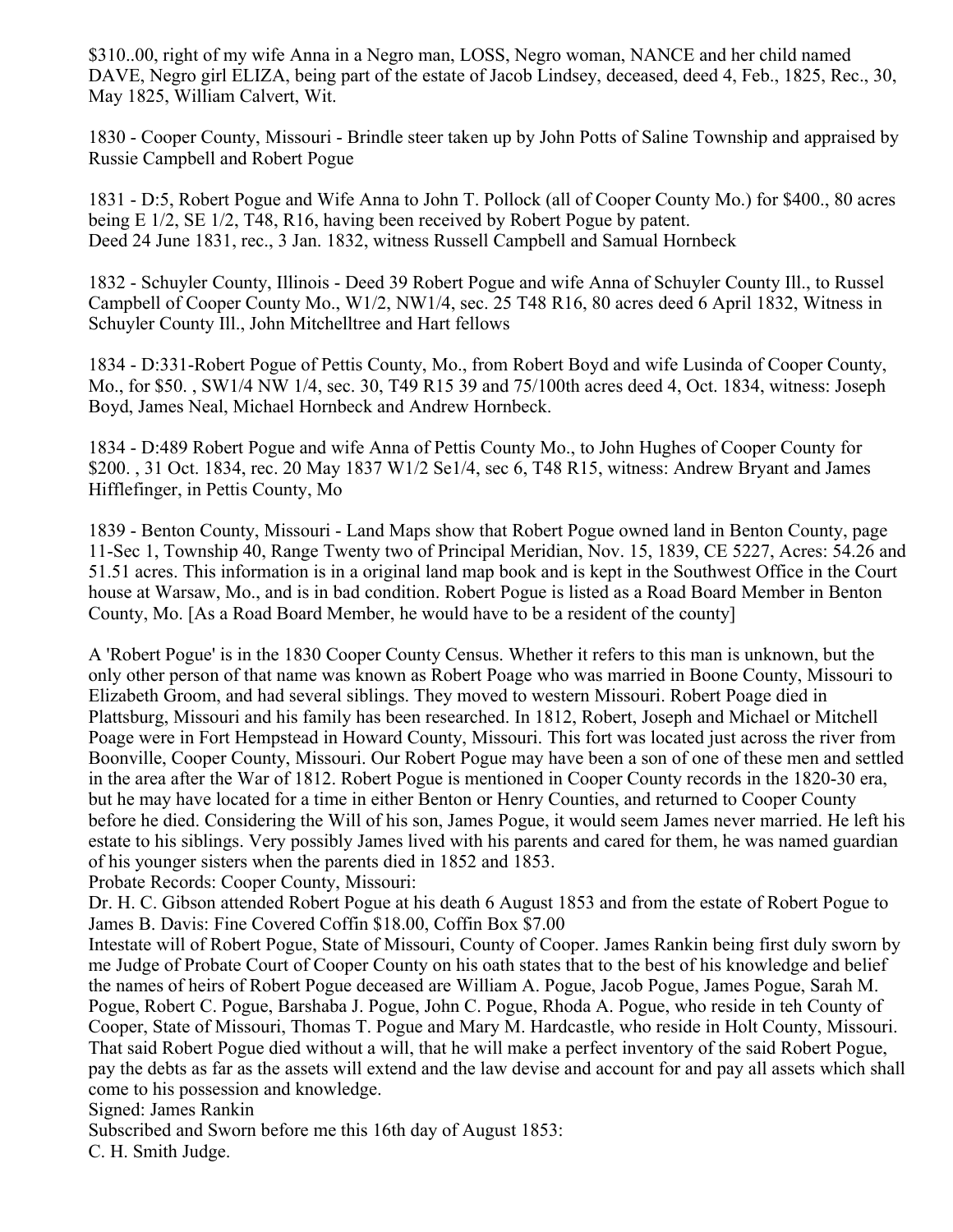I believe the Robert Pollock shown the 1830 census for Cooper County, Missouri is this Robert. The name has many spellings, and it is said it was pronounced POKE - regardless of the spelling. Robert is listed as Robert PAYNE in the census of 1850, also Pollock is the name given to his married sons, William A. and Thomas T. When William A. Pogue was married his name is shown as William A. Pollock and his sister is cited as Mary M. Page. William's daughter is shown as Alice Poage in her marriage 1875 to James C. Evans. Robert's age at death was 52 years.

Marriage Notes for ANNA LINDSEY and ROBERT POGUE:

As there is no background information for Robert Pogue and no records of the marriage of Anna and Robert, it is difficult to give a probable site. Robert was a known early settler in Benton County and the couple later owned land there.

## Children of ANNA LINDSEY and ROBERT POGUE are:

11. i. WILLIAM ANDERSON<sup>5</sup> POGUE, b. 04 Apr 1821, Benton County, Missouri; d. 24 Mar 1896, Cooper County, Missouri.

12. ii. MARY M. POGUE, b. 15 Aug 1823, Benton County, Missouri; d. 17 Dec 1900, Benton County, Arkansas.

13. iii. JACOB LINDSEY POGUE, b. 19 Jan 1825, Benton County, Missouri; d. 10 Jan 1877, Henry County, Missouri.

14. iv. THOMAS T. POGUE, b. 1828, Cooper County, Missouri; d. Bet. 1860 - 1870, Missouri.

v. SARAH M. POGUE, b. 1830, Missouri.

vi. JAMES L. POGUE, b. 1832.

Notes for JAMES L. POGUE:

Will of James S. Pogue

1959 Will of James Pogue: 'The name of God Amen... I James L. Pogue of the County of Cooper and State of Missouri being of sound mind and memory and considering the uncertainty of this frail and transitory life do therefore make ordain, publish and declare this to be my last will and testament that is to say first after all my lawful debts are paid and discharged I will that my farm [s]... be rented for ten successive years and that my brother Robert C. Pogue have the refusal of the same. I give bequeath and dispose of the residue of my estate as follows:

To Wit: [To my sisters, Sarah M. Pogue, Barshaba J. Pogue and Rhoda A. Pogue all of my real estate situated lying and being in the above named county and State. I will that all my personal estate be sold and out of the proceeds arising from the same I will my brother Wm. A. Pogue fifty dollars, also my brother Jacob Pogue, Rhomas T. Pogue, Robert C. Pogue and John Pogue ten dollars each. I also will my sister Mary Hardcastle five dollars. I wish my sister Sarah M. Pogue shall be supported out of the proceeds arising from the rent of my farm during her sickness. I also will if either of my sisters to Sarah M., Barshabe or Rhoda should decease, leaving no heirs all of my real estate to fall to the two survivors or survivor. I also... after my brothers receive their portion out of my personal estate I wish the residue divided between the three youngest sisters or so many of them that may be living and in case of the death of one or more ot them the survivors to have it share and share alike, Likewise I constr,,,, and appoint Silas J. W. Mcquire and S.S. Seat to be my executors of my last will and testament her by revoking all former wills be me made.

In Witness thereof I have here signed my name and seal this nineteenth day of April in the year of our Lord one Thousand eight hundred and fifty nine.

James L. Pogue [seal]

vii. ROBERT C POGUE, b. 1834, Missouri. viii. BASHABA J. POGUE, b. 1836. ix. JOHN C POGUE, b. 1840.

Notes for JOHN C POGUE:

Tradition says he walked to Arkansas. Probably to see his sister, Mary and her husband Eli Hardcastle. No records found for him.

x. RHODA ANN POGUE, b. 1842.

**7.** BARSHEBA<sup>4</sup> LINDSEY *(JACOB H.*<sup>3</sup>, *JOHN*<sup>2</sup>, *ABRAHAM*<sup>1</sup>) was born 1806 in Georgia, and died 09 Apr 1860 in Saline County, Missouri. She married WILLIAM MULLINS 1824 in Cooper County, Missouri. He was born 14 Jul 1795 in Halifax County, Virginia, and died 12 Oct 1877 in Saline County, Missouri.

Notes for BARSHEBA LINDSEY:

Her name is included in the division of her father's property in the notes for Anna Lindsey.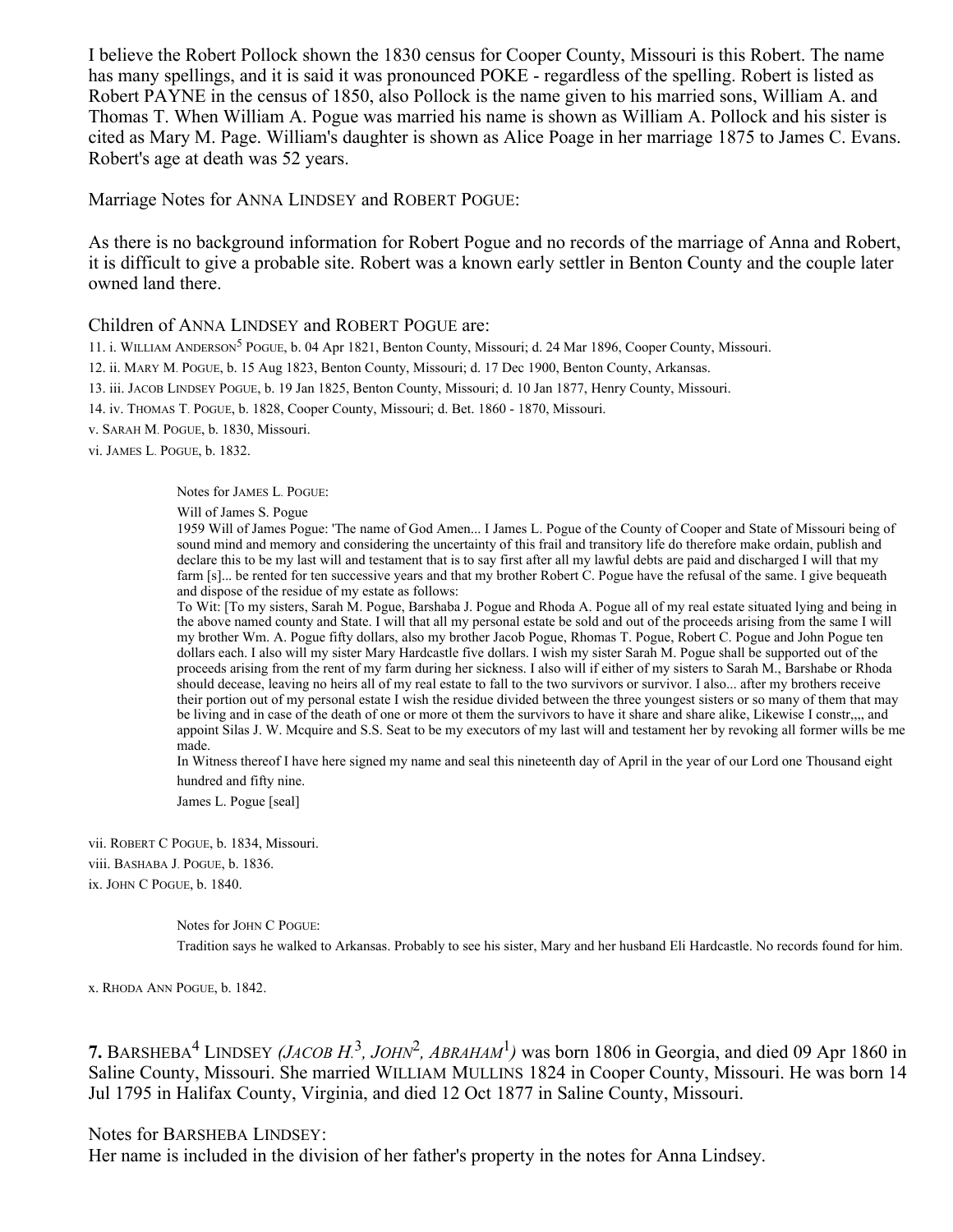Children of BARSHEBA LINDSEY and WILLIAM MULLINS are: i. LENTY LINDSEY<sup>5</sup> MULLINS, b. 17 Sep 1824. ii. ABNER C. MULLINS, b. 16 May 1826. iii. MARY ANN MULLINS, b. 1828. iv. CAROLINE MULLINS, b. Abt. 1830. v. JEDIDA MULLINS, b. Abt. 1832. vi. MARTHA MULLINS, b. Abt. 1834. vii. BARSHEBA MULLINS, b. Abt. 1836. viii. SARAH JANE MULLINS, b. Abt. 1838. ix. JULIA MULLINS, b. Abt. 1840. x. MARY JANE MULLINS, b. 11 Jan 1853.

8. MAHALA ELIZABETH<sup>4</sup> LINDSEY *(JACOB H.*<sup>3</sup>, *JOHN*<sup>2</sup>, *ABRAHAM*<sup>1</sup>) was born 07 Oct 1808 in Tennessee, and died 07 Mar 1875 in Arvada, Jefferson County, Colorado. She married SPOTSWOOD LONGAN 02 Jul 1826 in Cooper County, Missouri. He was born 10 Jan 1806 in Lincoln County, Kentucky, and died 1858 in Cooper County, Missouri.

Notes for MAHALA ELIZABETH LINDSEY:

Her name is included in the division of property for her father, Jacob Lindsey in the notes for her sister Anna Lindsey.

Notes for SPOTSWOOD LONGAN: Son of John Bowles Longan (1777-1852) and Mary Webber Bowles [born 1785]Son of John Bowles Longan [1777-1852] and Mary Webber Bowles born 1785.

Children of MAHALA LINDSEY and SPOTSWOOD LONGAN are: i. Benjamin Franklin Logan, b 17 Jun 1827 ii. John B. Logan, b 1828 iii. Julia Ann Logan, b 1832 iv. William G. Logan b 1835 v. Jesse Logan b 1838 vi.. Sarah Jane Logan b 1842 vii.Henry Clay Logan b 26 Mar 1844 viii.James A. Logan b 1848 ix.. Mary Weber Logan b 1849 x. Mahala Elizabeth Logan b 1850 xi. Spotswood K, Jr. Logan b 15 Dec 1858

**9.** MARY ELLEN<sup>4</sup> LINDSEY *(JACOB H.*<sup>3</sup>, *JOHN*<sup>2</sup>, *ABRAHAM*<sup>1</sup>) was born 1810 in Tennessee, and died 20 Jan 1881 in Lewis Township, Holt County, Missouri. She married JOHN TAYLOR POLLOCK 30 Jul 1828 in Boonville, Cooper County, Missouri. He was born 08 Feb 1803 in Tennessee, and died 08 Jul 1872 in Lewis Township, Holt County, Missouri.

Notes for MARY ELLEN LINDSEY: Her name is included in the division of the property of her father in notes for Anna Lindsey.

Notes for JOHN TAYLOR POLLOCK:

After their marriage John T. and Mary Ellen Lindsey Pollock moved to an area 9 miles from Boonville, Missouri where they lived until 1842. From there they moved to Saline County, near Miami. They lived there from May until the following March when a flood overflow from the Missouri River drove them from the bottom land to Oregon, Missouri. In November 1844, they moved to Curzon Switch in Holt County where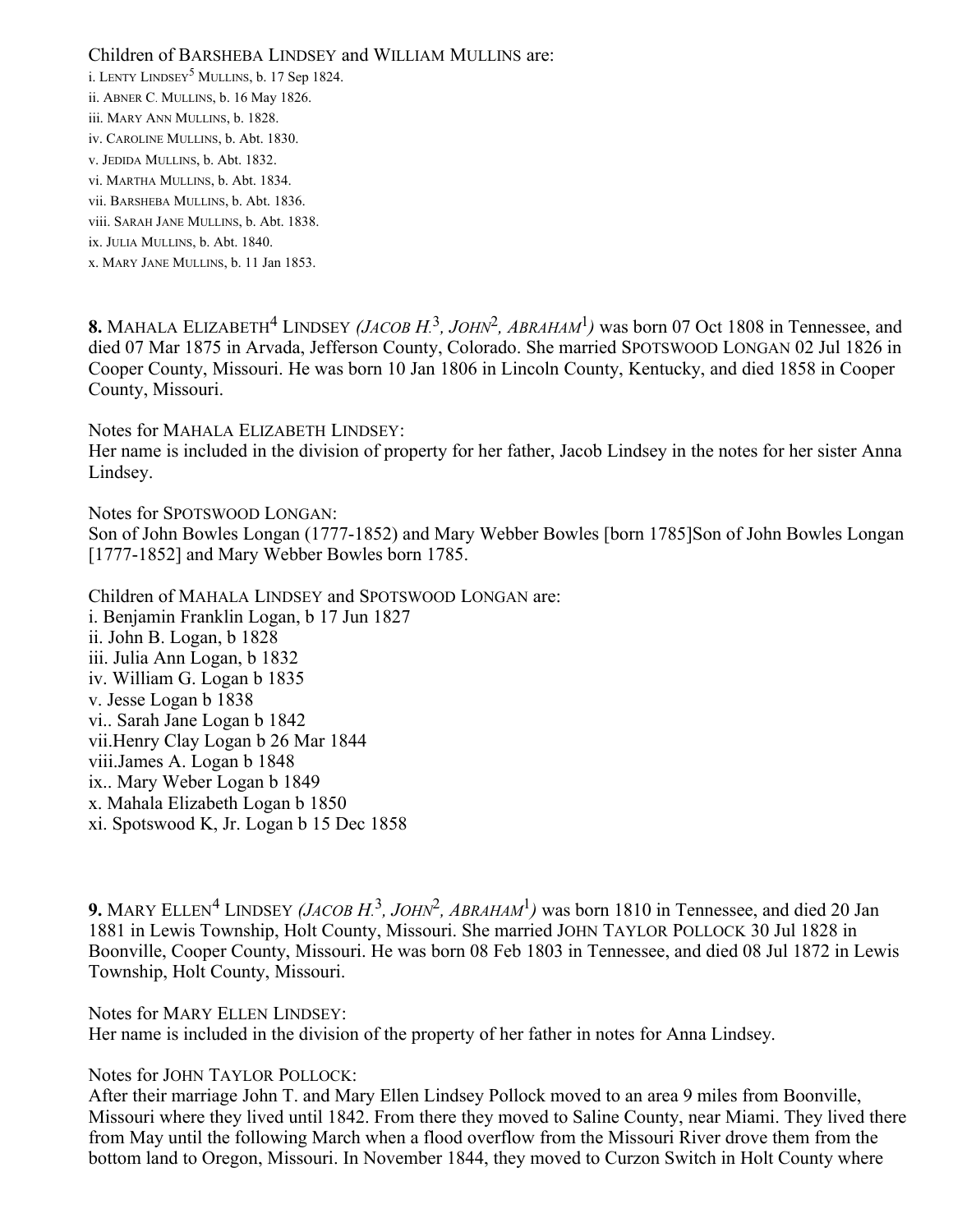they lived until 1863. The family started for Denver, Colorado in September, 1863 because of difficult conditions incident to the Civil War. They traveled in covered wagons drawn by oxen. After a trip of many privations, illness, and Indian threat and annoyances, they reached Denver in mid-December. They went to the home of their son, William Perry Pollock, on Clear Creek midway between Denver and the town of Golden on the James Baugh ranch on what is now [1966] West 44th Avenue in the vicinity of Mt. Olivet Cemetery. IN November 1866, the family decided to return to they old home in Missouri. \*\*This account written in 1966 by Ralph V.Minges, Arvada, Colorado, from notes and family research maintained by Clara Belle Swadley Kimbrough\*\*\*

<Since Mahala Longan, the sister of Mary Ellen, and family lived in this area of Colorado, it is highly likely they moved to be close to her sibling as well as their son.>

#### Children of MARY LINDSEY and JOHN POLLOCK are:

i. SARAH JANE<sup>5</sup> POLLOCK, b. 16 Oct 1829, Cooper County, Missouri; d. 05 Oct 1907.

Notes for SARAH JANE POLLOCK: She married Simon A. Conn, 03 November 1862

ii. WILLIAM PERRY POLLOCK, b. 20 Mar 1831, Cooper County, Missouri; d. 14 Apr 1905.

Notes for WILLIAM PERRY POLLOCK: He married Laura Ann Johnson 01 January 1862 Boonville, Cooper County, Missouri.

iii. ANNA MISSOURI POLLOCK, b. 03 Jan 1833, Cooper County, Missouri; d. 28 Oct 1898.

Notes for ANNA MISSOURI POLLOCK: She married Allen Barbour 02 March 1862

iv. CATHERINE POLLOCK, b. 03 Dec 1834, Cooper County, Missouri; d. 21 Nov 1841. v. JOHN FRANKLIN POLLOCK, b. 01 Apr 1837, Cooper County, Missouri; d. 05 Dec 1878. vi. MARY ELLEN POLLOCK, b. 11 Feb 1839, Cooper County, Missouri; d. 21 Oct 1896. vii. MAHALA POLLOCK, b. 08 Feb 1841, Cooper County, Missouri; d. 12 Apr 1843, Cooper County, Missouri. viii. JACOB LINDSEY POLLOCK, b. 06 Apr 1843, Cooper County, Missouri; d. Nov 1861. ix. THOMAS POLLOCK, b. 03 Apr 1846, Holt County, Missouri; d. 18 Jul 1846, Holt County, Missouri. x. ZACHARY POLLOCK, b. 03 Feb 1846, Holt County, Missouri; d. 22 May 1873.

> Notes for ZACHARY POLLOCK: Married Alice B. Gandee, 20 December 1868

xi. BURRILLA V. POLLOCK, b. 25 Mar 1850, Holt County, Missouri; d. 12 Sep 1851, Holt County, Missouri. xii. BATHSHEBA SARILDA POLLOCK, b. 21 Jul 1852, Holt County, Missouri; d. 03 Feb 1902, Holt County, Missouri.

*Generation No 5*

**11.** WILLIAM ANDERSON<sup>5</sup> POGUE  $(ANNA<sup>4</sup> LINDSET, JACOB H<sup>3</sup>, JOHN<sup>2</sup>, ABRAHAM<sup>1</sup>)$  was born 04 Apr 1821 in Benton County, Missouri, and died 24 Mar 1896 in Cooper County, Missouri. He married SARAH ANN BOLTON 1843 in Cooper County, Missouri. She was born 1827 in Bedford County, Tennessee, and died 12 Nov 1869 in Cooper County, Missouri

Notes for WILLIAM ANDERSON POGUE: 1849 From Cooper County, Missouri Deeds: William A. Pogue and wife Sarah A. to Anna Pogue [all of Cooper County] for \$30, their claim in tract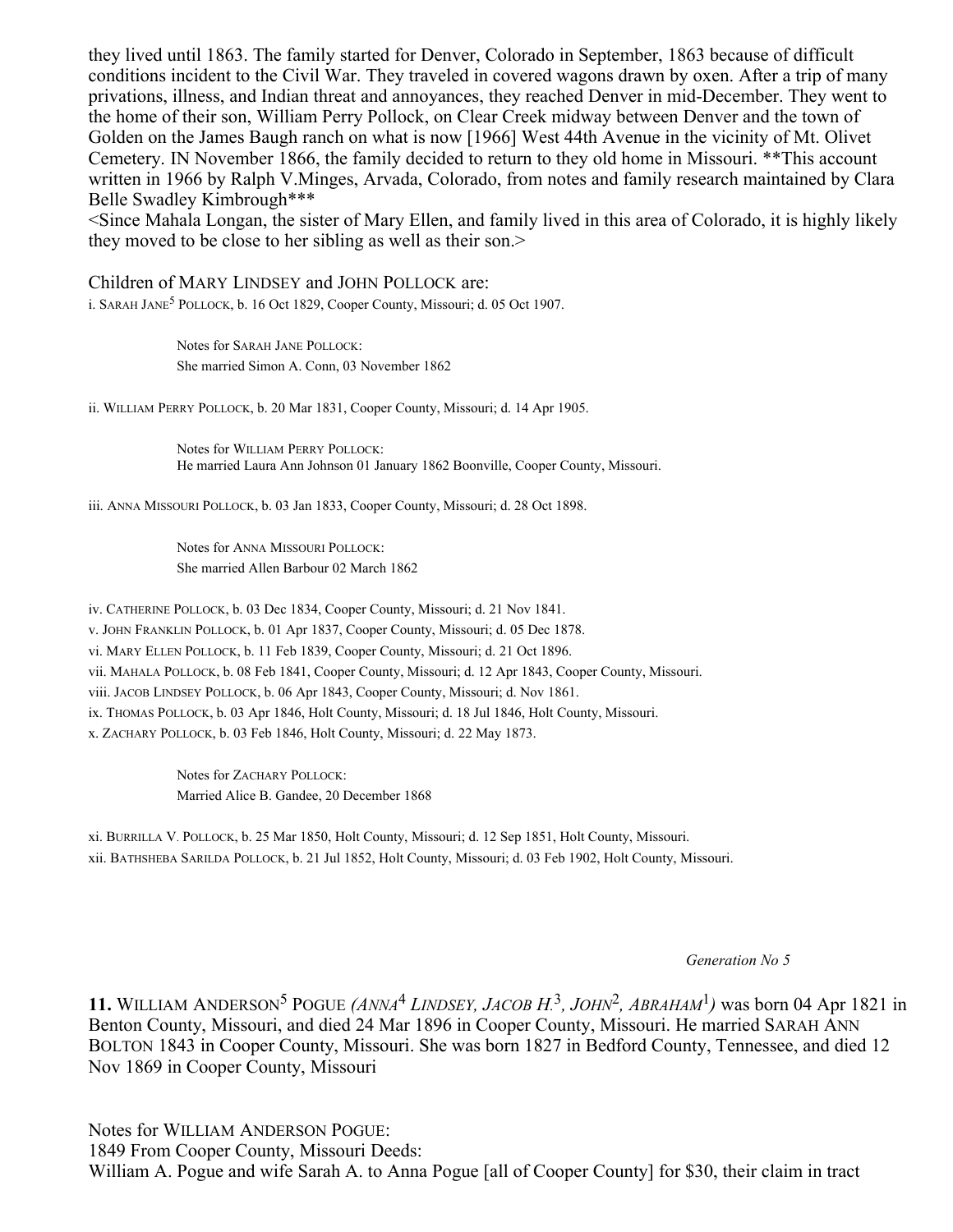beginning at the southeast corner of SE 40 NE Quarter of Section 9, Township 48, Range 16. \*\*\*This is believed by some to have been the original home place for the family of Robert and Anna Lindsey Pogue] 1852: William A. Pogue and wife Sarah A. to Anna Pogue [all of Cooper County] for \$120, deed 24 February 1852, Recorded 26 June 1852, 20 acres. Their right therein in South half of Southwest Quarter of Northeast half Section 9 Township 48 Range 16.

1853: Robert Pogue of Cooper County to Alexander Bivens for \$150 his tax right interest in the South half of Southwest Quarter of Northeast Quarter Section 9, Township 48, Range 16 and then east and south, located by William A. Pogue and Wm. Calvert, deceased. Deed 2 April 1853, recorded 6 April 1853.

R.- 263: Robert Pogue to William A. Pogue [all of Cooper County] for \$200. 40 acres, being east of the southwest corner of Section 10, Township 48, Range 16.... Suit pending on this title at the time. Deed 23 March 1853, Recorded 4 August 1854.

Q-254: William A. Pogue and wife Sarah A. of Cooper County to Robert Pogue of same place, their right to tract beginning at southwest corner of SE Quarter of NE Quarter of Section 9,.Township 48, Range 16 and east and north. Deed 16 April 1849. Recorded 1 February 1853.

William Pogue is found in the 1880 census with son Robert. I have not been able to locate the family in the 1870 census. William lived in Cooper County, Henry County, possibly Johnson County and finally back to Cooper County where he and Sarah are buried. In the marriage records for Cooper County, Missouri we find William A. Pollock marrying Sarah A. Boulton. The Pogue/Pollock name is spelled several different ways. William and Sarah are both buried in the Oak Grove Cemetery in Cooper County, Missouri which is said to be near the Shipley Monroe Cemetery and located on Robert Miller's farm.

Transcription from the original document:

# DECLARATION FOR AN ORIGINAL PENSION OF A FATHER

State of Missouri County of Cooper, 55

On this 15th day of February A.D. one thousand eight hundred and eighty nine personally appeared before me.... the same being a court of record within and for the county and State aforesaid, William A. Pogue, aged 64 years, who, being duly sworn according to law, makes the following declaration in order to obtain the pension provided by Acts of Congress for granting pensions to dependent Fathers: That he is the Father of Joseph A. Pogue who enlisted under the name of Joseph A. Pogue at Boonville, Mo., on the 11 day of August A.D. 1862 in (1) Co. :A:. 29 Mo. Inf. Vols. in the war of 1861-5, who (2) died of small pox at Andersonville, Ga. on the 15 day of April, A.D. 1864, who bore at the time of his death the rank of .... in (3) Co "A", 29 Mo. Inf. Vols, that said son Joseph A. Pogue left neither widow no child under sixteen years of age surviving; that the declarant was married to the mother of said son at Cooper County Mo., on the 6 day of August, A.D. 1843 by Rev. Benj'. Dollenson: that he was (4) Almost wholly dependent upon said son for support; and that the mother of said son died at Saline Tsp. Mo. on the 12 day of November, A.D. 1869, that there were surviving at date of said son's death his brothers and sisters, \*who are listed in years of age, as follows: \*[fold here, not clearly readable]

George L. Pogue born Jany. 28 1849

Robert C. Pogue born May 27, 1853

Rhoda A. Pogue born Oct 04, 1855

Elizabeth A. Pogue born March 02, 1858

That he has not heretofore received or applied for a pension; that he has not aided or abetted the rebellion; that he hereby appoints Geore C. Lemon of Washington, D.C. his Attorney to present the above claim; that his residence at No..... in the.....of Gooch's Mill, county of Cooper, State of Mo., and that his Post Office address is Gooch's Mill, Cooper Co., Mo.

R. F. Tucker Signed B. F. Parker William A. Pogue Two attesting witnesses who can Signature of Claimant. Sign their names.

Notes for SARAH ANN BOLTON: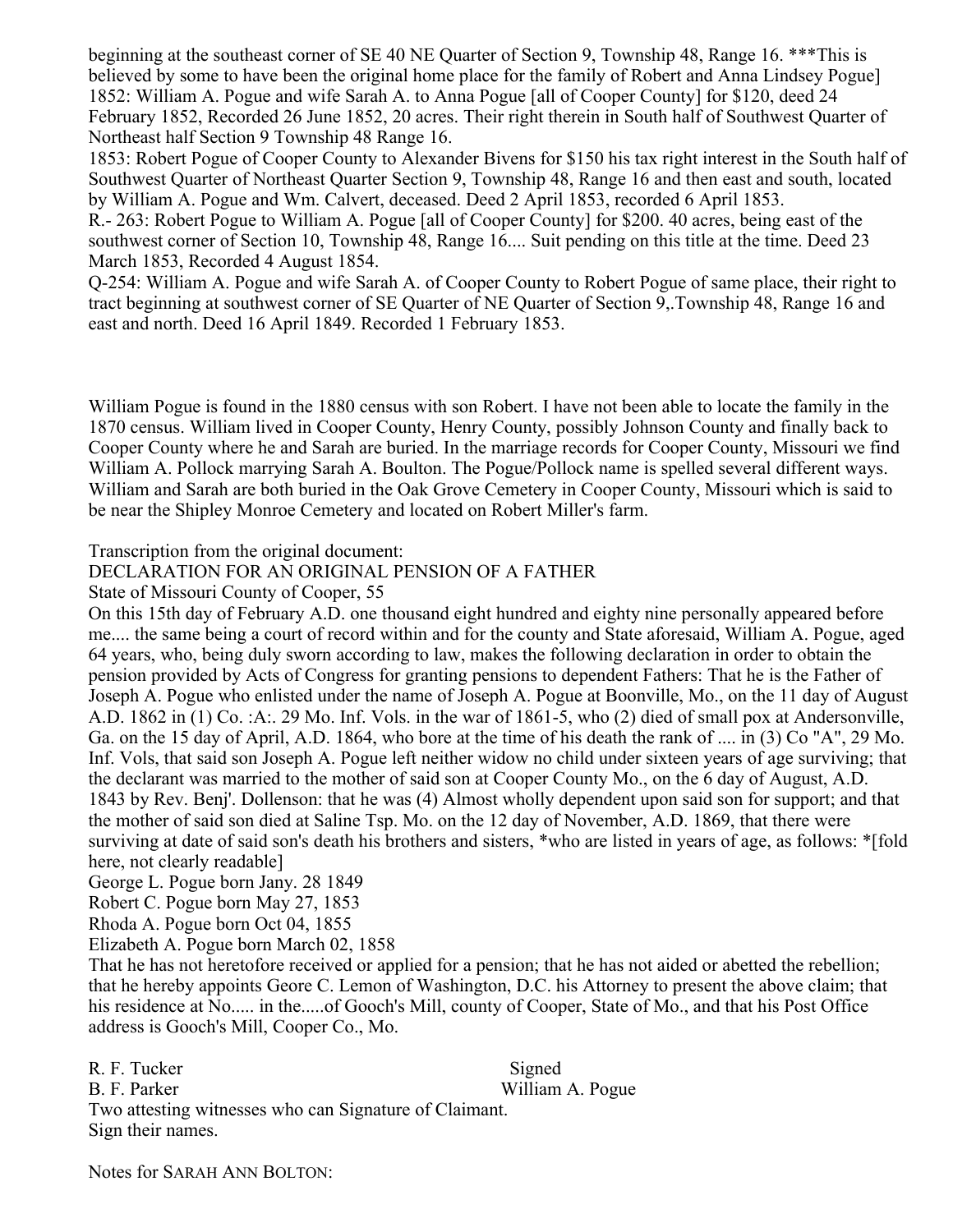According to an obituary in the Methodist paper, Sarah Bolton was born in Bedford County, Tennessee. She joined the Methodist church in Cooper County, Missouri in 1842.

From: THE ST. LOUIS CHRISTIAN ADVOCATE Obituaries, January 1870 - June 1872

POGUE, Sarah A., wife of William Pogue, died in Cooper Co., MO, 12 Nov 1869. Her maiden name was Bolton; born in Bedford Co., TN about the year 1826 or 1827; joined the Church at Pleasant Grove, Cooper Co., MO in 1842, and married to William Pogue in 1843. She leaves a husband and four children. s/H. N. Watts, California, MO.

Children of WILLIAM POGUE and SARAH BOLTON are:

i. JOSEPH A. 6 POGUE, b. 1844, Missouri; d. 16 Apr 1864, Andersonville Prison, Andersonville, Georgia.

Notes for JOSEPH A. POGUE:

They spoke of him as 'Uncle Joe, Ma's oldest brother'. He entered the service of the United States in the Civil War, he was captured by the South in a battle somewhere in the east and sent to Andersonville, Georgia prison. There he died. The medical description for the cause of death was Small Pox. His father, William A. Pogue applied for a pension as the surviving parent. In order to show proof of the family, they "tore the family history pages out of the Bible" and sent them to Washington DC along with the Pension Application.

His name is known to me only as Joseph A. Pogue. My thoughts are his middle name was no doubt Anderson. "Joseph Pogue, a private of Company A, 29 Regiment of Missouri Volunteer Infantry was enrolled on the 11th day of August, 1862, at Boonville, Missouri, for 3 years, and is reported 'on rolls from enrollment to October 31, 1863 present. Roll for November and December 1863 reports him, a corporal, absent, missing in action at the battle of Reinggold, Georgia, November 27, 1863. Not home on subsequent muster rolls of Company.

M. O. Roll of Company, dated Washington, D. C. June 12, 1865 reports him Died at Andersonville, Georgia, April 16, 1864 while a prisoner of war; disease, smallpox. Regiment was in action at Ringgold, Georgia November 27, 1863."They spoke of him as 'Uncle Joe, Ma's oldest brother'. He entered the service of the United States in the Civil War, he was captured by the South in a battle somewhere in the east and sent to Andersonville, Georgia prison. There he died. The medical description for the cause of death was Small Pox. His father, William A. Pogue applied for a pension as the surviving parent. In order to show proof of the

family, they "tore the family history pages out of the Bible" and sent them to Washington DC along with the Pension Application.

His name is known to me only as Joseph A. Pogue. My thoughts are his middle name was no doubt Anderson. "Joseph Pogue, a private of Company A, 29 Regiment of Missouri Volunteer Infantry was enrolled on the 11th day of August, 1862, at Boonville, Missouri,i for 3 years, and is reported 'on rolls from enrollment to October 31, 1863 present. Roll for November and December 1863 reports him, a corporal, absent, missing in action at the battle of Reinggold, Georgia, November

27, 1863. Not home on subsequent muster rolls of Company.

M. O. Roll of Company, dated Washington, D. C. June 12, 1865 reports him Died at Andersonville, Georgia, April 16, 1864 while a prisoner of war; disease, smallpox. Regiment was in action at Ringgold, Georgia November 27, 1863."

15. ii. GEORGE LOVE POGUE, b. 28 Jan 1849.

iii. ROBERT CRETH POGUE, b. 27 May 1853, Missouri; m. BELLE EVANS.

'Uncle Rob'. Where did his strange name come from? He named Aunt Ruth and gave her his middle name of Creth. I was given the spelling as C R E T H, but I see the surname Creath in Virginia/Kentucky/North Carolina/Tennessee. I believe there might have been a marriage somewhere back in our history which involved a family named Creath/Creth.

A bachelor, he married Mrs. Belle Evans 'because she worked for him as his housekeeper - and it didn't Look Right for a man and a woman to live in the same house unless they were married'.

16. iv. RHODA A. POGUE, b. 04 Oct 1855.

17. v. ELIZABETH ALICE POGUE, b. 02 Mar 1858, Tennessee; d. 14 May 1943, Howard Co., Mo.

**12.** MARY M.<sup>5</sup> POGUE *(ANNA<sup>4</sup> LINDSEY, JACOB H.*<sup>3</sup>, *JOHN*<sup>2</sup>, *ABRAHAM*<sup>1</sup>) was born 15 Aug 1823 in Benton County, Missouri, and died 17 Dec 1900 in Benton County, Arkansas. She married ELI W. HARDCASTLE 18 Aug 1844 in Cooper County, Missouri. He was born 25 Jan 1822 in Alabama, and died 25 Jun 1903 in Benton County, Arkansas.

Notes for MARY M. POGUE: Married Eli Hardcastle 1844 in Missouri

Children of MARY POGUE and ELI HARDCASTLE are: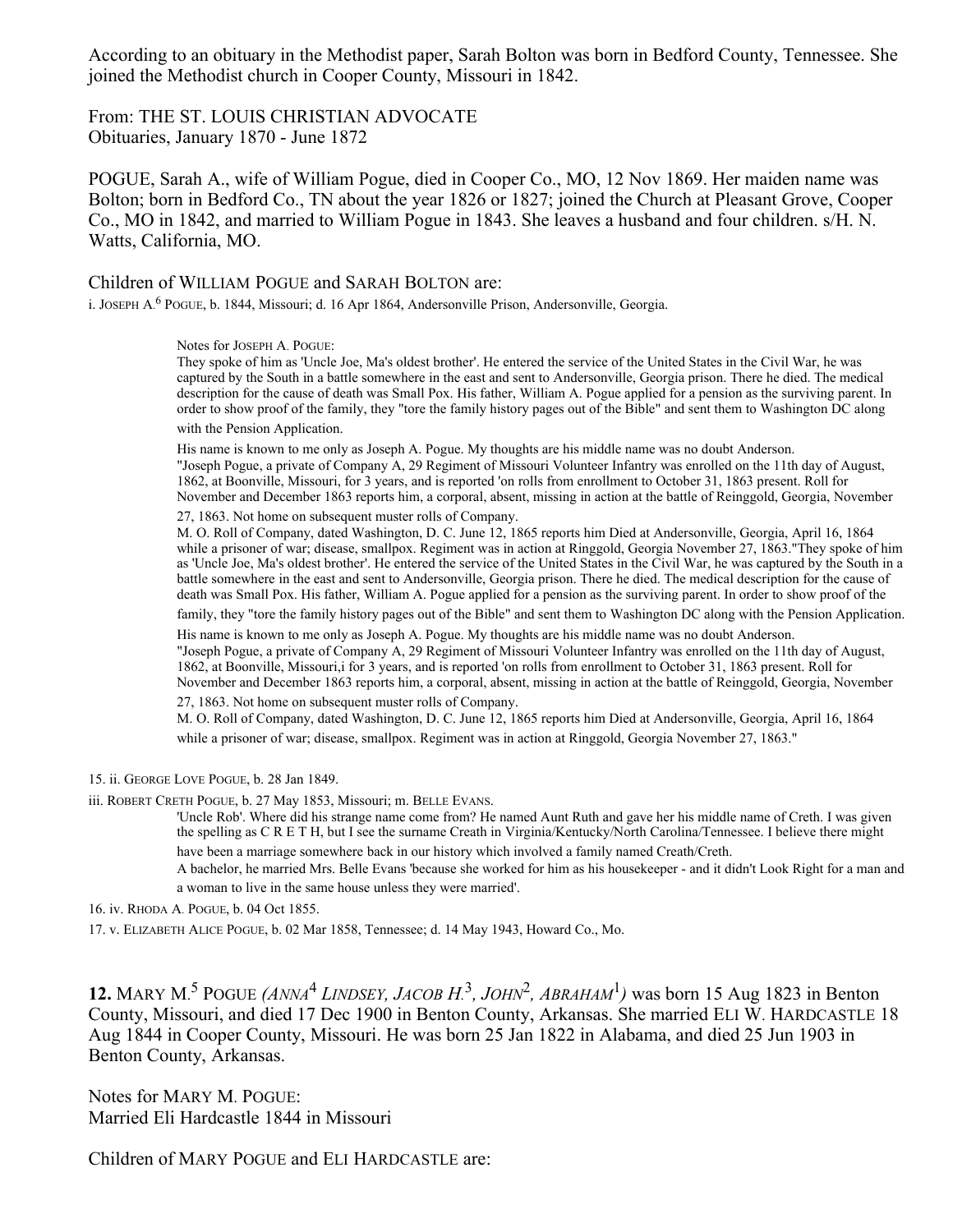i. WILLIAM 6 HARDCASTLE, b. Abt. 1845.

ii. ROBERT POGUE HARDCASTLE, b. Nov 1847.

Notes for ROBERT POGUE HARDCASTLE: Born in Cooper County, Missouri. He married Sarah unknown who was born August 1854 in Arkansas

iii. JOHN HARDCASTLE, b. Apr 1854.

Notes for JOHN HARDCASTLE: Born in Benton County, Arkansas, he married Malinda unknown who was born December 1860 in Arkansas

iv. SARAH HARDCASTLE, b. 1856.

Notes for SARAH HARDCASTLE: Born in Missouri

v. MARY HARDCASTLE, b. Abt. 1858.

Notes for MARY HARDCASTLE: Married Newton J. Maxwell 28 June, 1874, in Benton County, Arkansas

18. vi. ARMINDA EFFIE MAE HARDCASTLE, b. 1860, Missouri. vii. THOMAS HARDCASTLE, b. 1862. viii. JOSEPH D. HARDCASTLE, b. 1867.

> Notes for JOSEPH D. HARDCASTLE: Born in Texas, he married Sarah Priscella Scoggins 3 December 1894 in Benton County, Arkansas. Sarah was born May 1870 in Arkansas

**13.** JACOB LINDSEY<sup>5</sup> POGUE  $(ANNA<sup>4</sup>$  LINDSEY, JACOB H.<sup>3</sup>, JOHN<sup>2</sup>, ABRAHAM<sup>1</sup>) was born 19 Jan 1825 in Benton County, Missouri, and died 10 Jan 1877 in Henry County, Missouri. He married (1) RODA SMITH 12 Feb 1850 in Moniteau County, Missouri. She was born 1832 in Missouri, and died 1852 in Cooper County, Missouri. He married (2) EDITH FRANCES NELSON 24 Oct 1853 in Moniteau County, Missouri. She was born 02 Apr 1828 in North Carolina, and died 16 Aug 1884 in Clinton, Henry County, Missouri.

Notes for JACOB LINDSEY POGUE:

Jacob Lindsey Pogue enlisted in the Union Army, 43rd Regt E.M. M. Co., service 7 October 1863 at California, Missouri and served 15 days in unit of Captain J.N.E. Moser and was relieved from active duty 27 October 1863. Note: The 43rd Reg. E>M>M> Co., E was organized for operation against Confederate expeditions into Cooper and Moniteau Counties by General Shelby from 22 September to 26 October 1863 and did not see any action. In 1865 Jacob Lindsey Pogue served 75 days in Yancy's Cooper County U.M.M., G. O. # 3 Regt. E.M.M. Co., as a private 17 April 1865 and ordered into active duty 4 May 1865 at Pisgah, Missouri and relieved of duty July 1865, Commander of the unit was Lt. J. A. Yancy, again saw no action.

Notes for RODA SMITH: She was the daughter of Reuben Smith and Judida Hall. Spelling of her name may have been RHODA.

Notes for EDITH FRANCES NELSON: Daughter of William Nelson and Sarah unknown

Child of JACOB POGUE and RODA SMITH is: i. RUEBEN WILLIAM 6 POGUE, b. 21 Dec 1850, Moniteau County, Missouri; d. 10 Feb 1892, Clinton, Henry County, Missouri.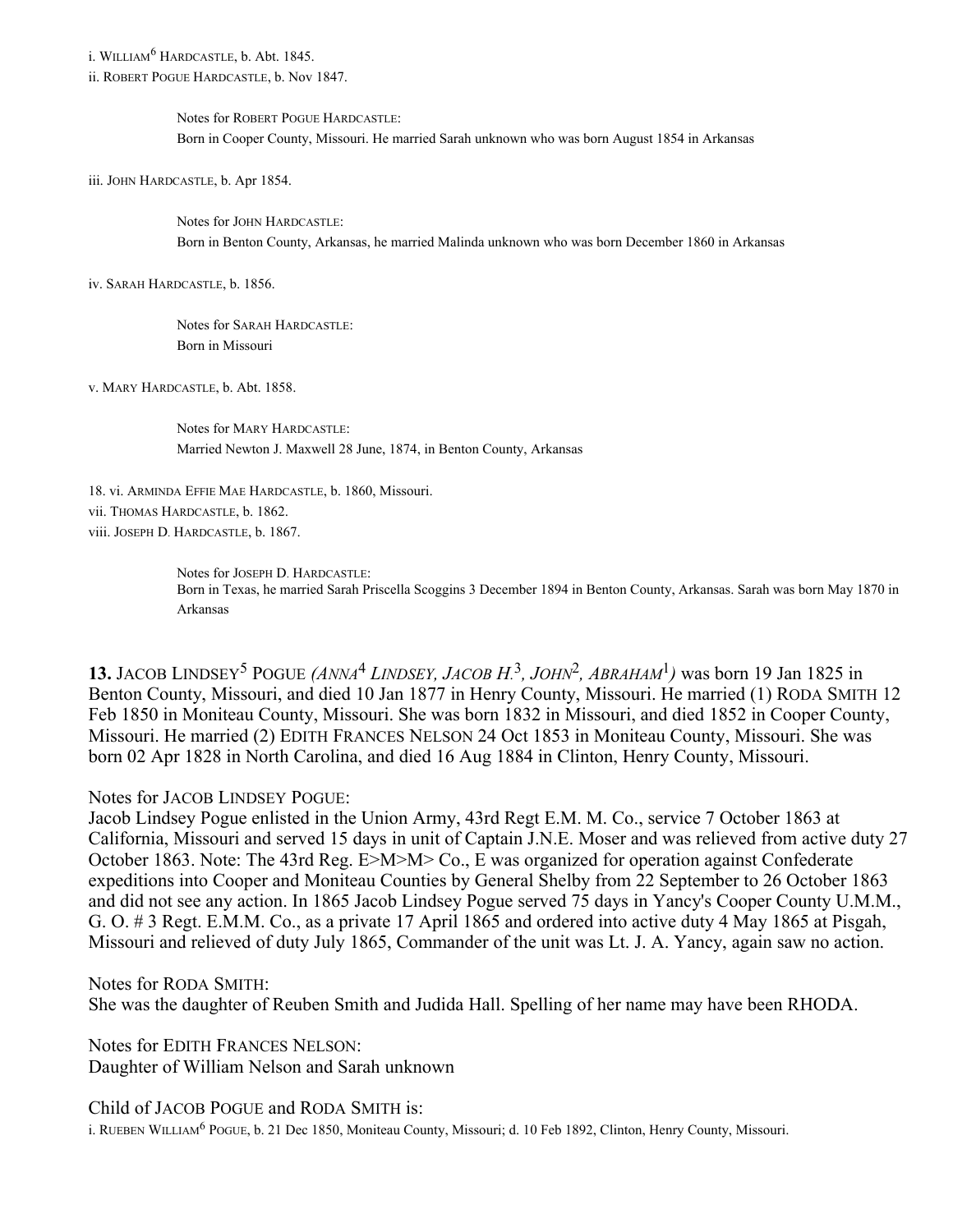# Children of JACOB POGUE and EDITH NELSON are:

ii. SARAH ANN<sup>6</sup> POGUE, b. 09 Apr 1854, Cooper County, Missouri; d. 07 Dec 1935, Henry County, Missouri.

19. iii. HENRY FRANKLIN POGUE, b. 01 Nov 1856, Boonville, Cooper County, Missouri; d. 03 Mar 1918, Clinton, Henry County, Missouri.

20. iv. JAMES WILLIAM POGUE, b. 31 Jan 1859, California, Moniteau County, Missouri; d. 31 Jan 1936, Miami, Oklahoma.

v. MARION ROBERT POGUE, b. 03 Jul 1863.

21. vi. GEORGE WASHINGTON POGUE, b. 24 Mar 1866, Moniteau County, Missouri; d. 20 Nov 1960, Clinton, Henry County, Missouri. vii. LAURA EDITH POGUE, b. 11 Mar 1870.

**14.** THOMAS T.<sup>5</sup> POGUE (ANNA<sup>4</sup> LINDSEY, JACOB H.<sup>3</sup>, JOHN<sup>2</sup>, ABRAHAM<sup>1</sup>) was born 1828 in Cooper County, Missouri, and died Bet. 1860 - 1870 in Missouri. He married MARY ADALINE HARDCASTLE. She was born Abt. 1831 in Alabama.

Notes for MARY ADALINE HARDCASTLE:

Sister of Eli Hardcastle who married Mary M. Pogue. In the census she is shown as Mary, Mary A. and Adaline.

Children of THOMAS POGUE and MARY HARDCASTLE are:

 $i.$  MARY FRANCES<sup>6</sup> POGUE, b. Abt. 1853, Missouri.

ii. BARSHEBA ANN POGUE, b. Abt. 1854, Missouri.

Notes for BARSHEBA ANN POGUE: She was called Basha or Bashy Ann

iii. THOMAS POGUE, b. Abt. 1860, Missouri.

Notes for THOMAS POGUE: Apparently died when very young, he is not listed in the 1870 census.

*Generation No. 6*

**15.** GEORGE LOVE<sup>6</sup> POGUE (WILLIAM ANDERSON<sup>5</sup>, ANNA<sup>4</sup> LINDSEY, JACOB H.<sup>3</sup>, JOHN<sup>2</sup>, ABRAHAM<sup>1</sup>) was born 28 Jan 1849. He married MADLEY JANE MCDANIEL.

Notes for GEORGE LOVE POGUE:

According to LDS records, Uncle Mike's middle name was L O V E. This is another name that might have come from a surname and could be a clue to another family connection.

Children of GEORGE POGUE and MAIDLEY MCDANIEL are:

i. LEWIS ANDERSON<sup>7</sup> POGUE, b. Cooper County, Missouri; m. ELIZA ANN CHENAULT, 24 Dec 1910, Prairie Home, Cooper County, Missouri. ii. GEORGE ELZIE POGUE.

**16.** RHODA A.<sup>6</sup> POGUE (WILLIAM ANDERSON<sup>5</sup>, ANNA<sup>4</sup> LINDSEY, JACOB H.<sup>3</sup>, JOHN<sup>2</sup>, ABRAHAM<sup>1</sup>) was born 04 Oct 1855. She married JOHN MCDANIEL.

Notes for RHODA A. POGUE:

She was small and thin. Wore long dark dresses, talked a lot and very rapidly. She laughed a lot also. Her son, Delmar (a very handsome man who had black hair) married a lady of Italian or Spanish ancestry, she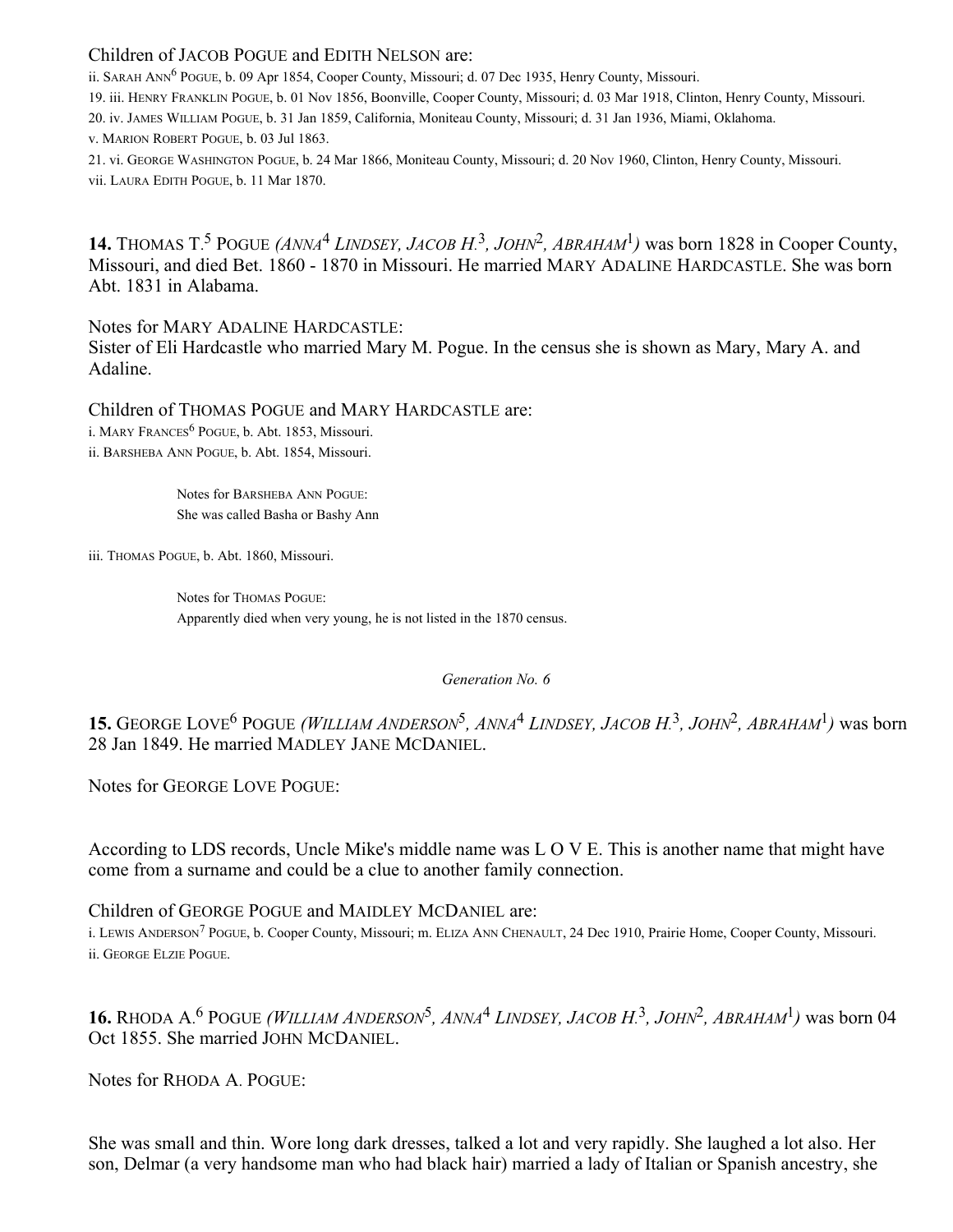had dark hair and eyes and was a bit 'on the plump side'. Delmar, his wife and 2 little girls, along with Aunt Rhoda (they pronounced her name Rhody) lived in St. Louis and would come to visit us on the farm. They weren't especially our favorite guests. They had a small house dog which they always brought with them and this doggie wasn't house trained. We all hated the messes it made.

Children of RHODA POGUE and JOHN MCDANIEL are: i. Delmar<sup>7</sup> McDaniel. ii. SON MCDANIEL.

**17.** ELIZABETH ALICE<sup>6</sup> POGUE (WILLIAM ANDERSON<sup>5</sup>, ANNA<sup>4</sup> LINDSEY, JACOB H.<sup>3</sup>, JOHN<sup>2</sup>, ABRAHAM<sup>1</sup>) was born 02 Mar 1858 in Tennessee, and died 14 May 1943 in Howard Co., Mo. She married JAMES CALVIN EVANS 15 Jul 1875 in Cooper County, Missouri, son of HENRY EVANS and ELIZA HILL. He was born 11 Feb 1850 in Bowling Green, Kentucky, and died 20 Aug 1934 in Boonville, Cooper County, MO.

Notes for ELIZABETH ALICE POGUE:

Her name was Elizabeth Alice Pogue and we knew her as Bettie Alice, but her husband and other family members called her Alice.

1860 Census for Henry County, Missouri William A. Pogue 39 Sarah A. Pogue 32 Joseph A. Pogue 15 George L. Pogue 10 Robert C. Pogue 7 Rhoda A. Pogue 5 Elizabeth A. Pogue 3

1870 Census for Cooper County, Missouri William Pogue 48 Robert Pogue 17 Rhoda Pogue 14 Alice 12

Notes for JAMES CALVIN EVANS:

James (Jim Evans) was the oldest son of Clinton C. Evans and Eliza J. Hill. He was born in Bowling Green, Warren County, Kentucky in 1850. His parents moved to Cooper County, Missouri when he was 2 years old. His father was killed by a runaway team when he was 12 years old and his mother never re-married. During the civil war their mother would send the children to a 'brush pile' on the farm with a piece of cornbread and a potato, this is where they hid for safety when they heard several horses approaching. She never knew if this meant soldiers or bushwhackers or carpetbaggers. Obviously all dreaded encounters. Since the youngest child was born in 1860, these were small children and James was in charge of them while in hiding. As the oldest son, James had to help his mother make a living. He split rails for anyone who would hire him. When he became a family man, his 'profession' was in real estate. He bought farms, probably upgraded the property, then sold the farm. The family moved so often the children complained they could never complete a school term in the same school they began in the fall. They mostly lived in Cooper County, might have lived in Moniteau County and finally settled in Howard County.

In later years Jim Evans became blind. Probably he was able to see a bit, because he was able to walk about the country side fairly easy - with the help of his dog. "Old Jim" never had Seeing Eye training, but he knew how to do that anyway. He walked at his master's side and if the man's steps strayed a bit off the path, the dog was there at his knee to gently nudge him back into the road. The story was told that a farmer driving along in his wagon one hot July day happened to come upon Mr. Jim Evans walking to Boonsboro. He stopped and asked if he could give him a ride, to which Jim answered "No thank you, I'm in a hurry". . . . The Evans family were known for their walking abilities.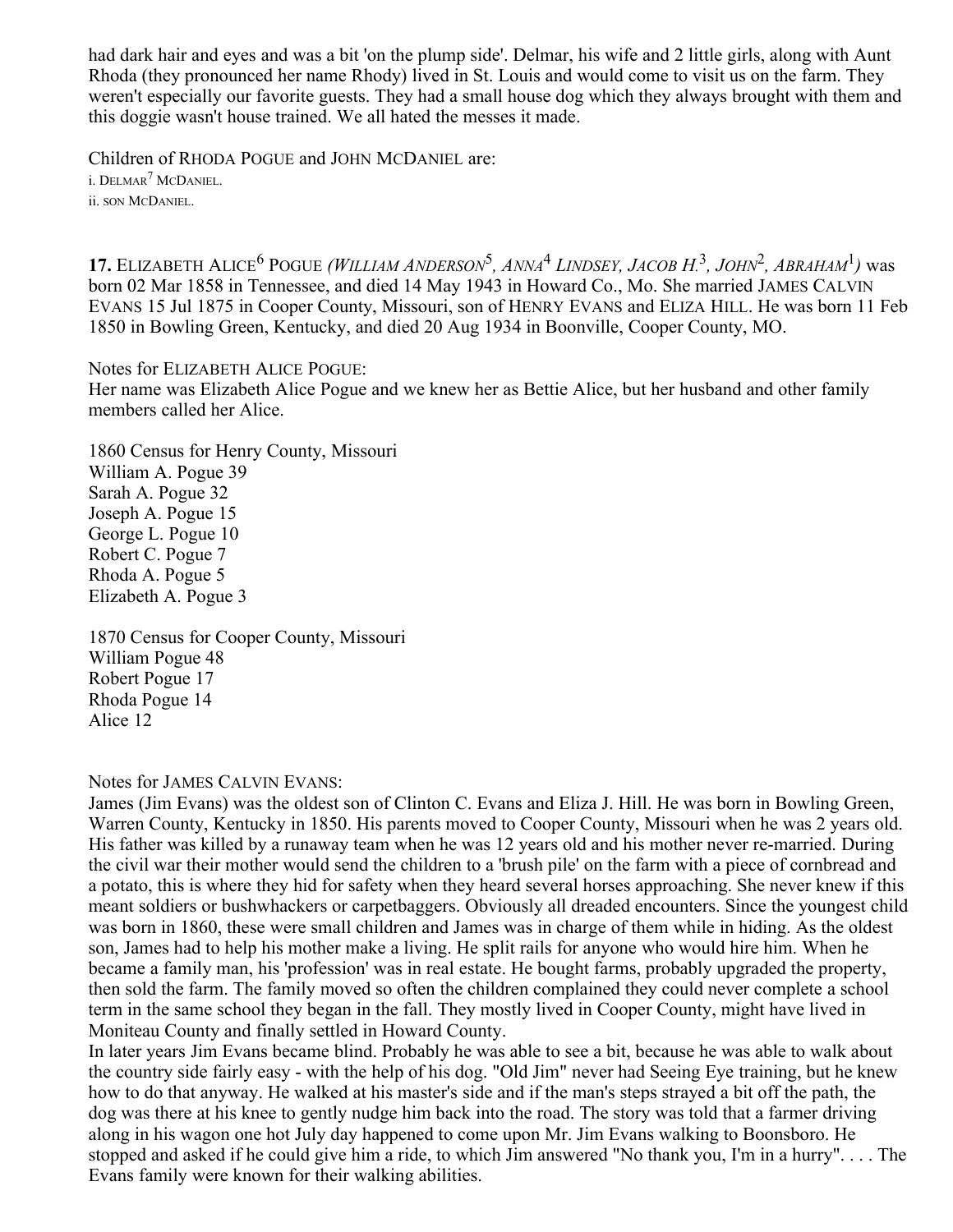James Evans died in 1934. He was at the home of his daughter, Minnie Wilcox who resided in Boonville, Missouri when death came. The body lay in state at her home and all the family were gathered there before the funeral, and departed from this home to go to Boonsboro Church for the burial. During the services, Old Jim entered the church, he walked up one aisle to the casket, sniffed at it and departed by way of the other aisle. No one said a word during Old Jim's time of paying his last respects to his companion and friend. To this day, we all wonder how the dog knew to go to Boonsboro on this particular day, also to go to the church.

# TRIBUTE PAID TO JAMES C. EVANS

James Calvin Evans, son of Eliza Hill and Clinton Evans was born Feb 11, 1850, at Bowling Green, Kentucky, and died\* September 20, 1934, at 12:30 a.m. in Boonville, Missouri, at the age of 84 years, 7 months and 9 days. Buried at Boonsboro, Mo., Sept. 21.

Married Betty Alice Pogue July 15, 1875. Seven children: Ben died June 20, 1915, Mrs. H. A. Wilcox, Boonville, Missouri, Lee Evans, at home, Mrs. N. F. Roberts, Fayette, Missouri, Mrs. H. F. Linstroth, Franklin, Missouri, Eugene Evans, Granite City Illinois, Mrs. Cuthbertson Hull, Franklin, Mo. Nine grandchldren. Two great grandchildren. Two brothers, C. C. Evans of California, Mo., T. V. Evans of Sedalia, Mo., and one sister Sarah Ann Evans, Clarksburg, Mo.

Jim Evans was a friend of mine. For almost forty years I had known him intimately and think I am qualified to speak concerning his good qualities. He was a loving husband and father and faithful to all his friends. He was a good citizen and member of the community in which he lived. We shall all miss him because of his valued friendship. He went through life without ostentation but pursued the even tenor of his way and was just and kind to all who knew him. His going has left a void which will not soon be filled. May he rest in peace.

O. W. COCHRAN

\* He died at the home of his daughter, Mrs. H. A. (Minnie) Wilcox

Marriage Notes for ELIZABETH POGUE and JAMES EVANS:

Evans, James Poague, Alice 15 / 7 / 1875

\*\*Copied from online records\*\* Note spelling of surname for Alice, the name was spelled in various ways for this family.

Their marriage records are on file in the County Courthouse located in Boonville, Missouri. Also from records found in the Family History Library, which gives Elizabeth [Bettie] Alice Pogue's name as Alice Poage. The spelling of the name can be any one of the following Pogue/Pollock/Poage/Polk or more.

# Children of ELIZABETH POGUE and JAMES EVANS are:

i. MINNIE EDMOUTH<sup>7</sup> EVANS, b. 1878, Moniteau County, Missouri; d. 1964, Boonville, Cooper County, MO; m. HENRY A. WILCOX, Cooper County, Missouri.

- ii. LEE THOMAS EVANS, b. 13 Dec 1881, Cooper County, Missouri; d. 14 Feb 1967, Howard Co., Mo; m. MILDRED HICKAM MCDANIEL, Jul 1943, Cooper County, Missouri; d. Jun 1955, Cooper County, Missouri.
- iii. ALTA MAE EVANS, b. 17 Jan 1883, Cooper County, Missouri; d. 1968, Fayette, Howard Co., MO; m. NEWMAN FRANKLIN ROBERTS, 06 Nov 1906, Probably Cooper County, Missouri; b. 02 Jan 1885, Monroe County, Missouri; d. 05 Sep 1957, Howard Co., Mo.

iv. BENJAMIN FRANKLIN EVANS, b. 13 Dec 1888, near Clarksburg, Cooper County, Missouri; d. 20 Jun 1915, Howard Co., Mo.

v. MYRTLE ALICE EVANS, b. 29 May 1893, Cooper County, Missouri; d. 12 Jun 1990, Fayette, Howard County, Missouri; m. HARRY FRANKLIN LINSTROTH, Oct 1914, Pilot Grove, Cooper County, Missouri; b. 11 Feb 1888, Franklin County, Missouri; d. 18 Aug 1939, Howard County, Missouri.

Notes for MYRTLE ALICE EVANS:

Harry F. Linstroth of McKittrick, Missouri and Myrtle A. Evans of Franklin, Missouri were United in Hold Matrimony in Pilot Grove, Missouri on the 11 day of October AD 1914, by authority of a License bearing date the 10th day of October AD 1914, and issued by the Recorder of Deeds of Cooper County, Missouri. Witness my signature: R. F. Campbell

Methodist Minister

Witnesses: W. O Doyel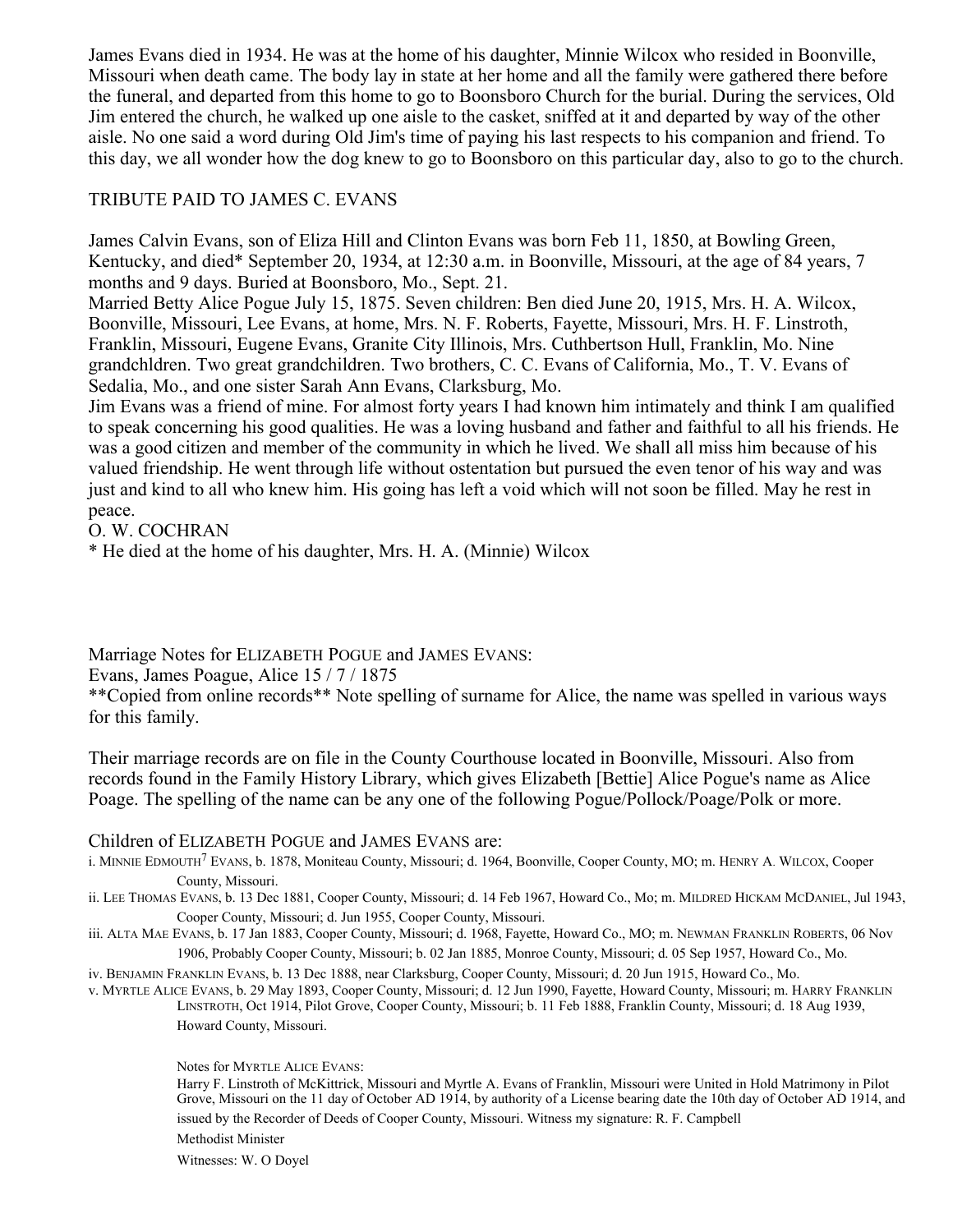Mrs W. O. Doyel

From Family Bible:

Helen Myrtle Linstroth was born 19 January 1918 in Howard County, Missouri.

Betty Louise Linstroth was born 11 June 1926 in Clay County, Missouri

Harry F. Linstroth died 18 August 1939 in Howard County, Missouri

Obituary from Fayette Missouri newspaper

Myrtle Alice Wright, 97, of Fayette, died Tuesday, June 12, 1990 at Keller Extended Care Unit. Mrs. Wright was born May 29, 1893 in Cooper County to James C. and Bettie Alice Pogue Evans. She married Harry F. Linstroth on October 11, 1914. He preceded her in death in August of 1939. She then married Robert L. Wright on December 17, 1942, he preceded her in death in March of 1946. She was a member of the Boonesboro Christian Church since 1914. Services will be at 1:30 p.m. Friday, June 15, at the Markland Funereal Chapel in New Franklin. Visitation will be one hour prior to services. Burial will be in the Boonesboro

Cemetery with Rick Quinley, James Walje, Joe Hull, Bill Quinley, Ken Harvey and Tom Collier serving as pallbearers. Survivors include one daughter, Mrs. Glenn [Betty Louise] Collier of Fayette, four grandchildren, Mrs Ken {Cheryl] Harvey and

Bill Quinley of Fayette; Rick Quinley of Lake Jackson, TX, and Tom Collier of Columbia; and several great-grandchildren.

She was preceded in death by her daughter, Mrs. Roy [Helen Myrtle] Quinley in July 1977, three brothers and three sisters.

Married second: Robert Lee Wright, December 1942, in Fayette, Missouri. Marriage performed by Rev. Allen. Robert Lee Wright was the son of Townsend Wright, and Octavia Jackson. He was born 1882 and died in March 1946. He also had a prior marriage to Evelyn Peacher. Townsend Wright Jr was born 15 Dec 1847, and died in 1904. He was the son of Townsend Wright Sr. and Sallie Barnes, natives of Kentucky. Octavia Jackson was the daughter of Wade Mosby Jackson and Hannah A. Spillman. Her uncle was Claiborne Fox Jackson, governor of Missouri at the beginning of the Civil War.

Notes from a talk with Myrtle recorded by niece Dorothy Jean McDonald and hand copied for the records, 1982

(speaking of the Evans family)

'That was Sally - that was his (referring to her father James Evans) sister. She died in '50. Buried in Moniteau County.

Brothers were Tom, Bill, Riley, Lum and Redmond.

(speaking of the Pogue family)

There was Uncle Rob, Uncle Mike. Rhoda was the sister. When Grandpa Pogue applied for the Civil War pension, she tore the page of family births and marriages out of Bible, it's gone.

Question: If Clinton Evans died young, didn't Eliza remarry? Answer: She had all those boys, she didn't have time to get married. My dad had to take over. He split rails to make a Living.

Uncle Riley is buried at California, Missouri.

My dad (James C. Evans) went back to Louisville one time for a homecoming. Mama (Elizabeth A. Pogue) used to hear from cousins in Kentucky but she lost track of them.

More About MYRTLE ALICE EVANS: Cause of Death: Old age and resultant malnutrician

Notes for HARRY FRANKLIN LINSTROTH:

Born in Franklin County, MO. Died in Howard County, MO of Amyotrophic Lateral Sclerosis - better known as the 'Lou Gehrig disease'. His father died by drowning when he was one year old. His mother remarried to John Shaw and the family moved to live on his farm in Montgomery County, Missouri near McKittrick, Missouri. John Shaw had four children, all boys and it seemed the children of Louise were not welcome in his home, therefore Harry spent most of his childhood with his maternal grandmother Anna E. Kiehl. She lived in Warren County, MO near McKittrick. Harry's grandparents and family, including his father, immigrated to the USA from Germany arriving at the port of New Orleans in 1868. He had several cousins in the Linstroth family. Henry, William, another Henry, probably a Charles also. Also Lillian, Catherine and others. In the Hermann, Missouri area were several cousins from his mother's side of the family. Berger, Shannuch, Limberg and Kiehl names.

More About HARRY FRANKLIN LINSTROTH:

Cause of Death: Amyotrophic Lateral Sclerosis (Lou Gerhig disease)

vi. EUGENE JAMES EVANS, b. 15 Feb 1895, Cooper County, Missouri; d. 31 Jan 1971, Howard Co., Mo; m. ELSIE MAE LONG, 07 Dec 1920, New Franklin, Howard County, Missouri; b. 19 Feb 1902, Howard Co., Mo; d. 25 Jul 1984, Indianapolis, Marion County, Indiana.

Notes for ELSIE MAE LONG: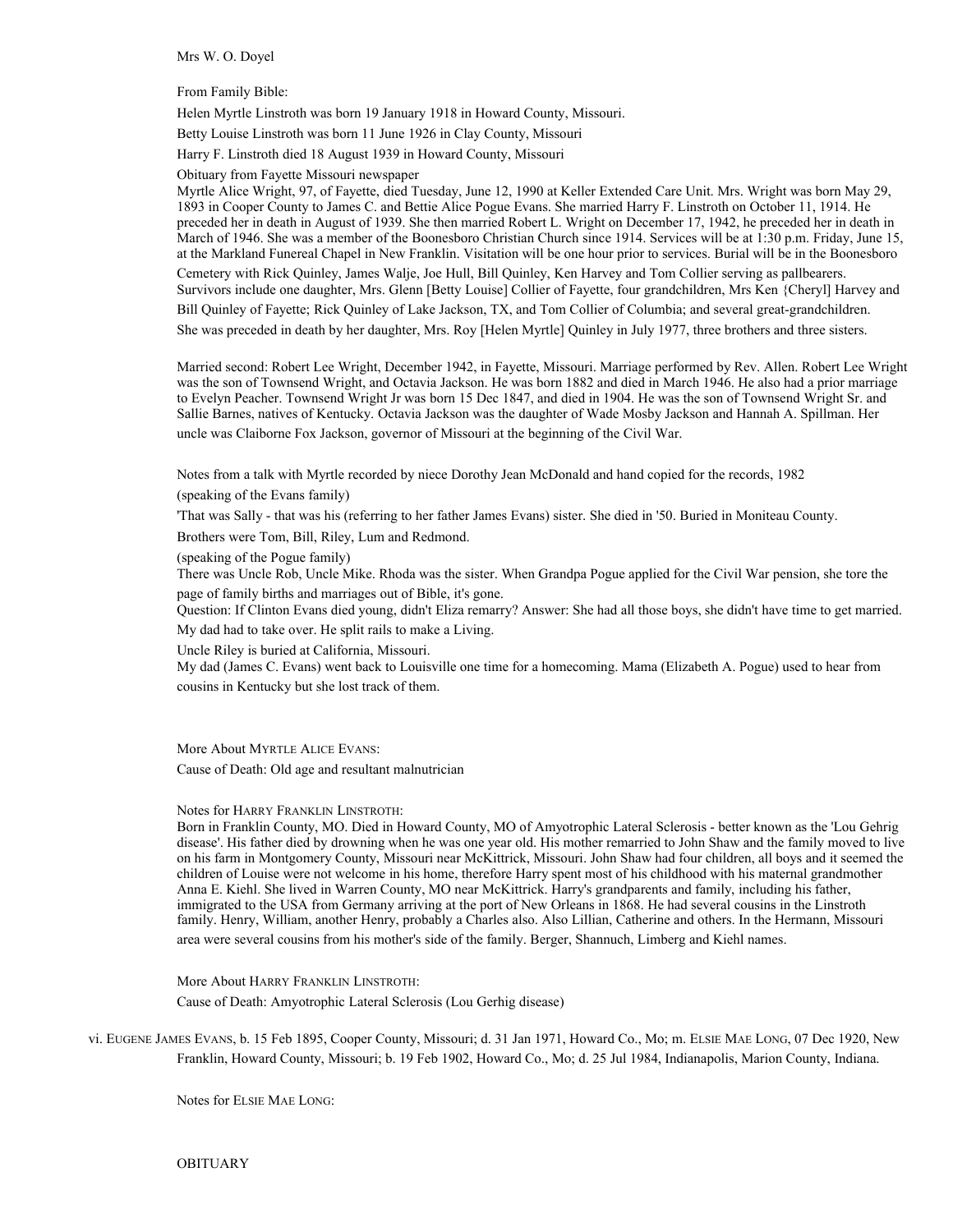ELSIE M. EVANS

Elsie M. Evans, 82, of Fayette died Tuesday (July 24, 1984) at Community Hospital in Indianapolis, IN. She was there visiting her daughter.

Services were held yesterday (July 27, 1984) at 10:30 a.m. at the Boonsboro Christian Church with Rev. Michael Brown officiating. Burial was in the Boonsboro Cemetery with Roy Quinley, James Walje, Steve Wilson, Michael J. McDonald, Glenn Collier and Joe Hull as pallbearers.

Mrs. Evans was born Feb. 19, 1902 in Howard County to William A. and Mary Kathryn Watts Long. She married Eugene James Evans on Dec. 8, 1920, and he preceded her in death on Jan. 31 1971. In 1951 they moved back to rural Howard County from St. Louis, and in 1971 moved to Fayette. She was member of the Boonsboro Christian Church.

Survivors include one daughter, Mrs. Tennyson C. (Dorothy) McDonald of Indianapolis, IN; one grandson, Michael J. McDonald, one granddaughter, Mrs. Steve (Cathy) Wilson; and three great-grandsons. She was preceded in death by two sisters.

vii. RUTH CRETH/CREATH EVANS, b. 15 Apr 1898, Cooper County, Missouri; d. 17 Nov 1982, New Franklin, Howard County, Missouri; m. CUTHBERTSON HULL; b. 14 Sep 1894; d. 09 Mar 1948, Howard Co., Mo.

Notes for RUTH CRETH/CREATH EVANS:

#### OBITUARY

MRS. RUTH HULL MILLER

Mrs. Ruth Hull Miller, 84, died Wednesday (Nov. 17, 1983) at her home in New Franklin.

Funeral services were held yesterday afternoon at the Markland Funeral Chapel with burial in Mt. Pleasant Cemetery. The former Ruth Evans was born April 25, 1898, in central Missouri, a daughter of James C. and Bettie Alice Pogue Evans. She was married to Cuthbertson Hull who died in March of 1948. In 1950, she was married to Charles Miller who died in May of 1964. Mrs. Miller had spent most of her life in the New Franklin community and was a member of the Boonesboro Christian Church.

Survivors include one son, Joe C. Hull of Route 1, Franklin; one sister, Mrs. Myrtle Wright of Fayette; two grandsons, James C. and Jay E. Hull, and two granddaughters, Janna L. and Jill Hull, all of Route 1, Franklin; and a sister-in-law, Mrs. Elsie Evans of

Fayette. Two sisters and three brothers preceded her in death.

The family suggests memorials to the Butterfield Boy's Ranch.

More About RUTH CRETH/CREATH EVANS: Burial: Mount Pleasant Cemetery, New Franklin, Missouri

More About CUTHBERTSON HULL: Burial: Mount Pleasant Cemetery, New Franklin, Missouri

18. ARMINDA EFFIE MAE<sup>6</sup> HARDCASTLE (MARY M.<sup>5</sup> POGUE, ANNA<sup>4</sup> LINDSEY, JACOB H.<sup>3</sup>, JOHN<sup>2</sup>, *ABRAHAM*<sup>1</sup> *)* was born 1860 in Missouri. She married JONAS SCOGGINS 29 Oct 1885 in Benton County, Arkansas. He was born 1863 in Missouri, and died 1945 in Benton County, Arkansas.

## Children of ARMINDA HARDCASTLE and JONAS SCOGGINS are:

i. HOMER<sup>7</sup> SCOGGINS.

ii. MINNIE SCOGGINS.

iii. JOE SCOGGINS.

iv. MAGGIE SCOGGINS, b. 18 Oct 1886.

v. RUBY MAE SCOGGINS, b. 05 Aug 1902, Benton County, Arkansas; d. 15 May 1978, Rodgers, Benton County, Arkansas.

**19.** HENRY FRANKLIN<sup>6</sup> POGUE (*JACOB LINDSEY*<sup>5</sup>, ANNA<sup>4</sup> LINDSEY, JACOB H.<sup>3</sup>, JOHN<sup>2</sup>, ABRAHAM<sup>1</sup>) was born 01 Nov 1856 in Boonville, Cooper County, Missouri, and died 03 Mar 1918 in Clinton, Henry County, Missouri.

More About HENRY FRANKLIN POGUE: Burial: Bethlehem Cemetery, Clinton, Missouri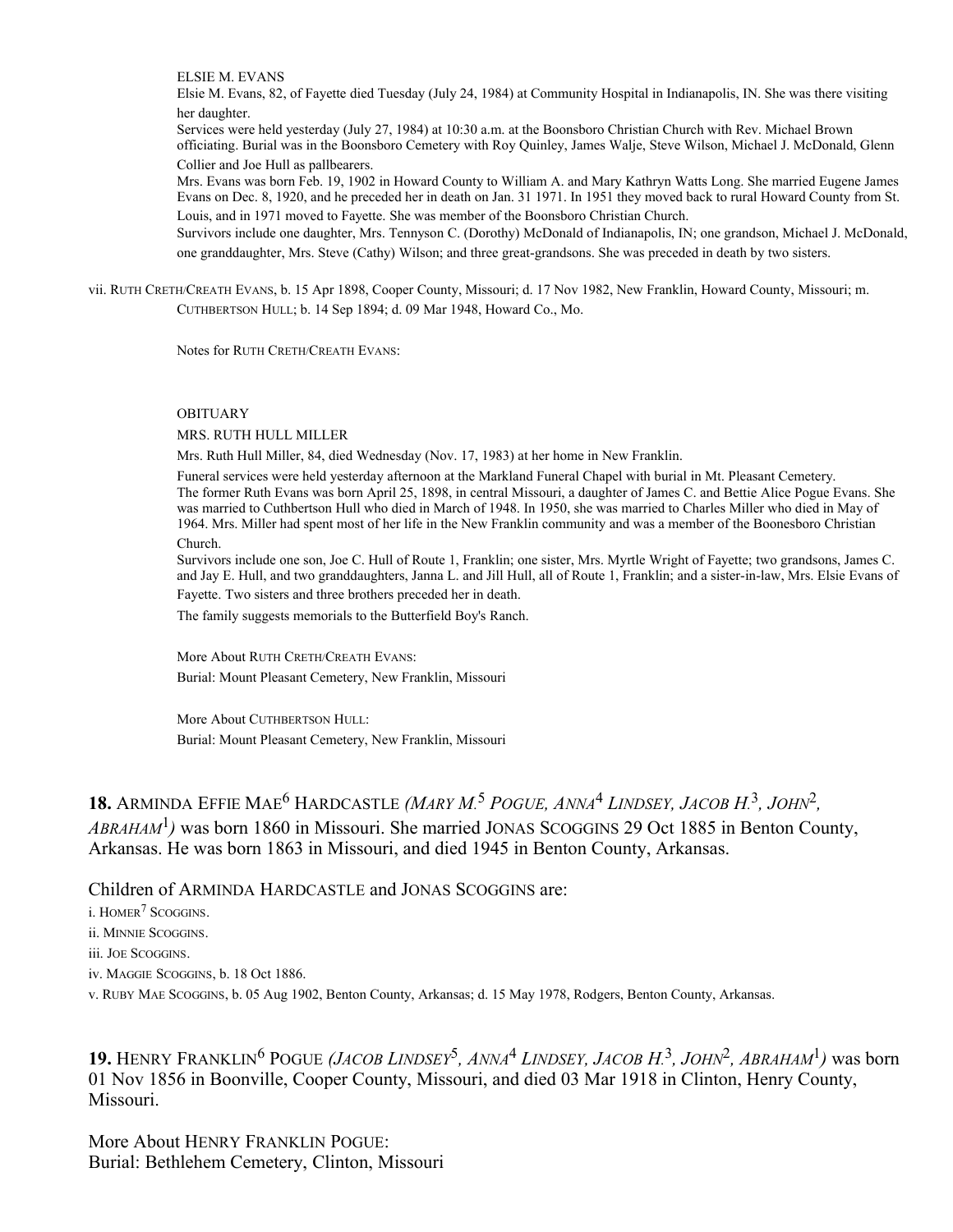#### Child of HENRY FRANKLIN POGUE is:

i. JOHN HENRY<sup>7</sup> POGUE, b. 21 Feb 1895, Browtoning, Henry County, Missouri; m. NELLIE FRANCES SEARS, 14 Feb 1914; b. 08 May 1896, Princeton, Franklin County, Kansas.

> Notes for NELLIE FRANCES SEARS: Daughter of Starling Sears and Ann Hollingsworth. Adopted by Lee A. and Lovena Etter

**20.** JAMES WILLIAM<sup>6</sup> POGUE *(JACOB LINDSEY<sup>5</sup>, ANNA<sup>4</sup> LINDSEY, JACOB H.<sup>3</sup>, <i>JOHN<sup>2</sup>, ABRAHAM<sup>1</sup>)* was born 31 Jan 1859 in California, Moniteau County, Missouri, and died 31 Jan 1936 in Miami, Oklahoma.

More About JAMES WILLIAM POGUE: Burial: Oklahoma

#### Children of JAMES WILLIAM POGUE are:

i. RUFUS LINDSEY<sup>7</sup> POGUE, b. 29 Apr 1894, Miami, Wyandotte County, Oklahoma; d. 01 Dec 1967; m. 1926.

Notes for RUFUS LINDSEY POGUE: Died 1 December 1967 in Oklahoma

ii. LAURA KELVIA POGUE, b. 11 Dec 1897.

Notes for LAURA KELVIA POGUE: Married Marvin A. Hamilton in Oklahoma

iii. DON WILLIAM POGUE, b. 13 Apr 1901.

Notes for DON WILLIAM POGUE: Married Iva Mae Harding in Oklahoma

iv. SIBUL EDYTHA POGUE, b. 30 Aug 1903.

Notes for SIBUL EDYTHA POGUE: Married Clude Thurman in Oklahoma

v. JUANITA GERTRUDE POGUE, b. 16 Jan 1907.

Notes for JUANITA GERTRUDE POGUE: Married Ralph Jackson in Peoria, Oklahoma

vi. JAMES KENNETH POGUE, b. 06 Feb 1909.

Notes for JAMES KENNETH POGUE: Married Belul Staton in Peoria, Oklahoma

vii. EDYTH FRONETS POGUE, b. 19 Aug 1911.

Notes for EDYTH FRONETS POGUE: Married Tom Maxley in Peoria, Oklahoma

viii. DEE WILLIAM [WILLIS] JOHN POGUE, b. 30 Jun 1915.

Notes for DEE WILLIAM [WILLIS] JOHN POGUE: Married Verna Wilson in Oklahoma